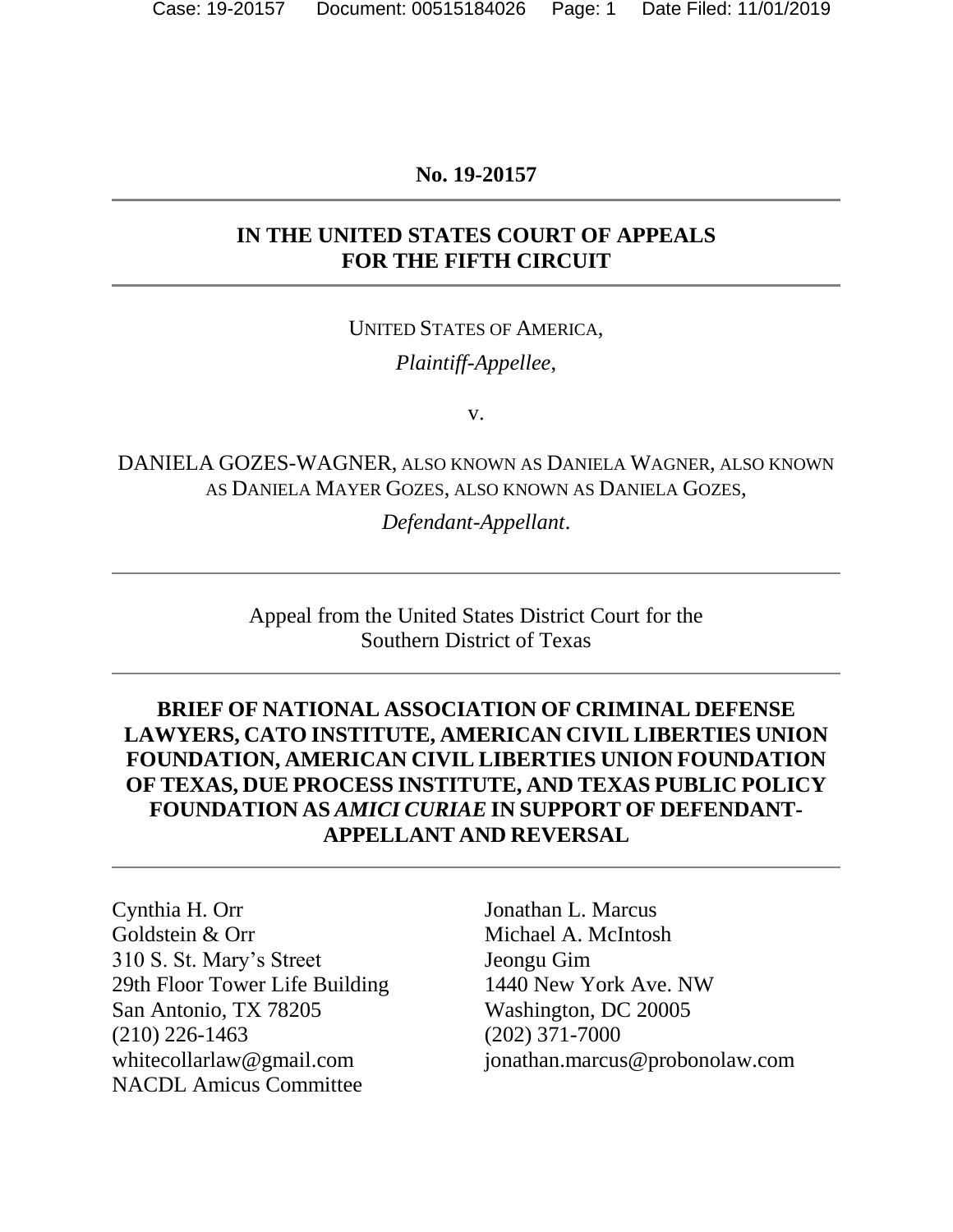Clark M. Neily III Jay R. Schweikert Cato Institute 1000 Mass. Ave., N.W. Washington, DC 20001 (202) 842-0200 cneily@cato.org

Andre Ivan Segura Brian Klosterboer ACLU Foundation of Texas 5225 Katy Freeway, Suite 350 Houston, TX 77007 (713) 942-8146

Shana-Tara O'Toole Due Process Institute 700 Pennsylvania Ave. SE #560 Washington, DC 20003 (202) 558-6683 shana@idueprocess.org

Somil Trivedi American Civil Liberties Union Foundation 915 15th Street, NW Washington, DC 20005 (202) 715-0802 strivedi@aclu.org

Emma Andersson Senior Staff Attorney Criminal Law Reform Project American Civil Liberties Union 125 Broad St. New York, NY 10004 (347) 931-6337 eandersson@aclu.org

Robert Henneke Texas Public Policy Foundation 901 Congress Avenue Austin, TX 78701 (512) 472-2700 rhenneke@texaspolicy.com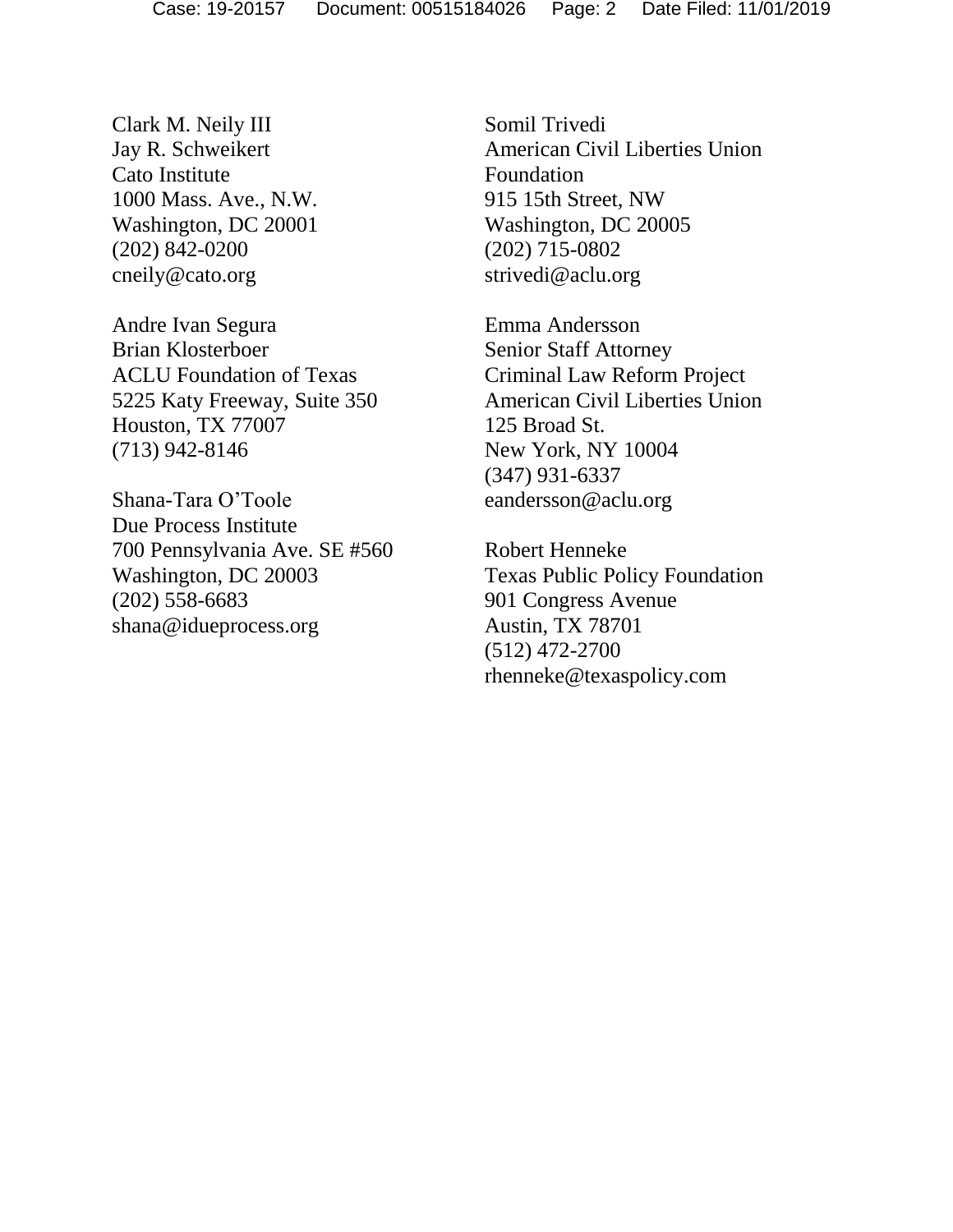#### **CERTIFICATE OF INTERESTED PERSONS**

The undersigned counsel of record certifies that the following listed persons and entities as described in the fourth sentence of Fifth Circuit Rule 28.2.1 have an interest in the outcome of this case. These representations are made in order that the judges of this Court may evaluate possible disqualification or recusal.

#### Appellant

Daniela Gozes-Wagner B.O.P. Reg. No. 80867-379

Counsel for Appellant

Scott A. Keller (on appeal) Baker Botts L.L.P. Andrew T. George (on appeal) Baker Botts L.L.P. Adam M. Dec (on appeal) Baker Botts L.L.P. Yolanda E. Jarmon (on appeal, previously) Thomas B. DuPont II (in the district court)

#### Appellee

United States of America

Counsel for Appellee Carmen Castillo Mitchell

#### Amici Curiae\*

National Association of Criminal Defense Lawyers Cato Institute American Civil Liberties Union Foundation American Civil Liberties Union Foundation of Texas Due Process Institute Texas Public Policy Foundation

\**Amici curiae* are nonprofit organizations with no parent, subsidiary, or stock held by any person or entity, including any publicly held company.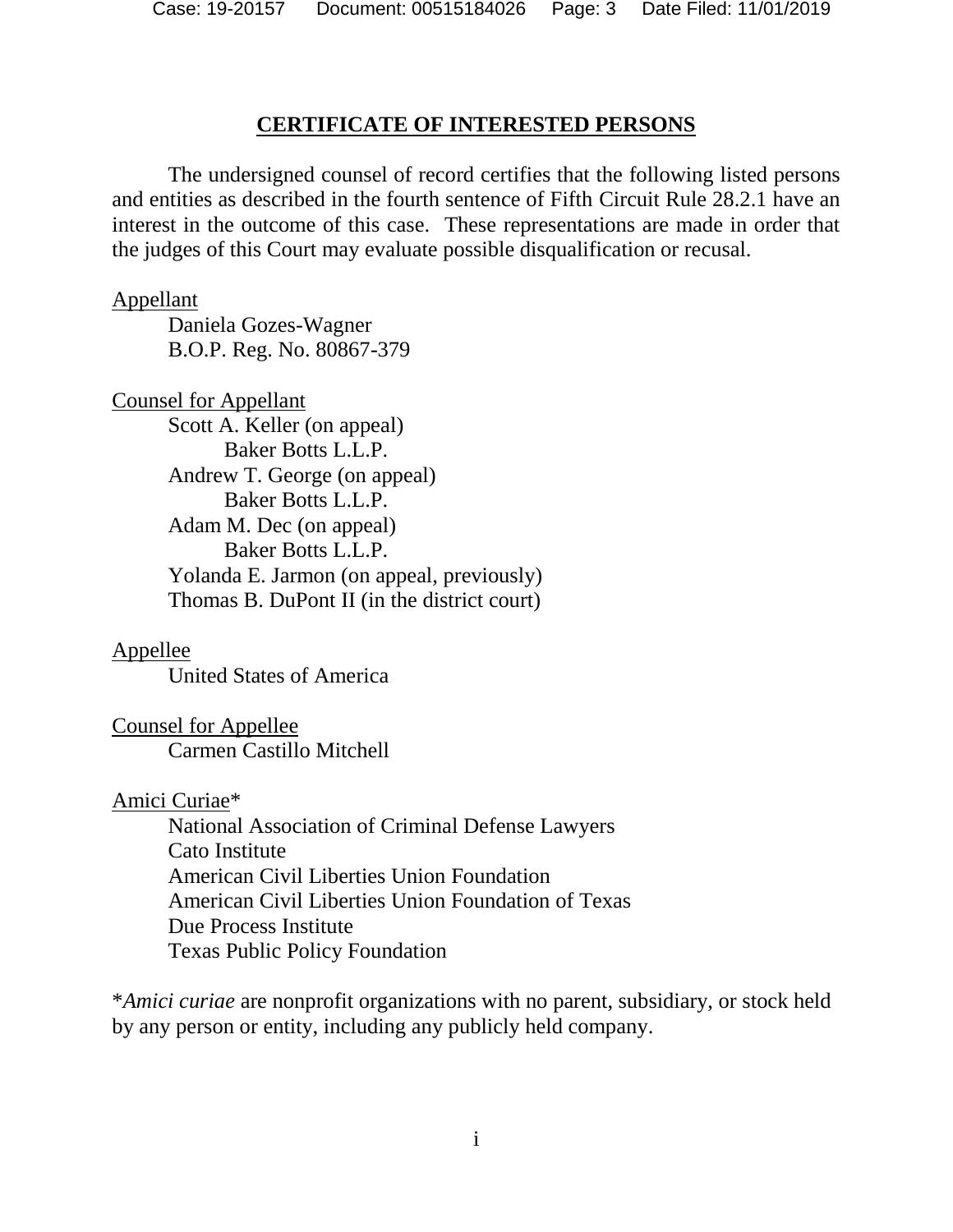Counsel for Amici Curiae Jonathan L. Marcus Skadden, Arps, Slate, Meagher & Flom LLP Michael A. McIntosh Skadden, Arps, Slate, Meagher & Flom LLP Jeongu Gim Skadden, Arps, Slate, Meagher & Flom LLP

Dated: November 1, 2019 /s/ Jonathan L. Marcus

Jonathan L. Marcus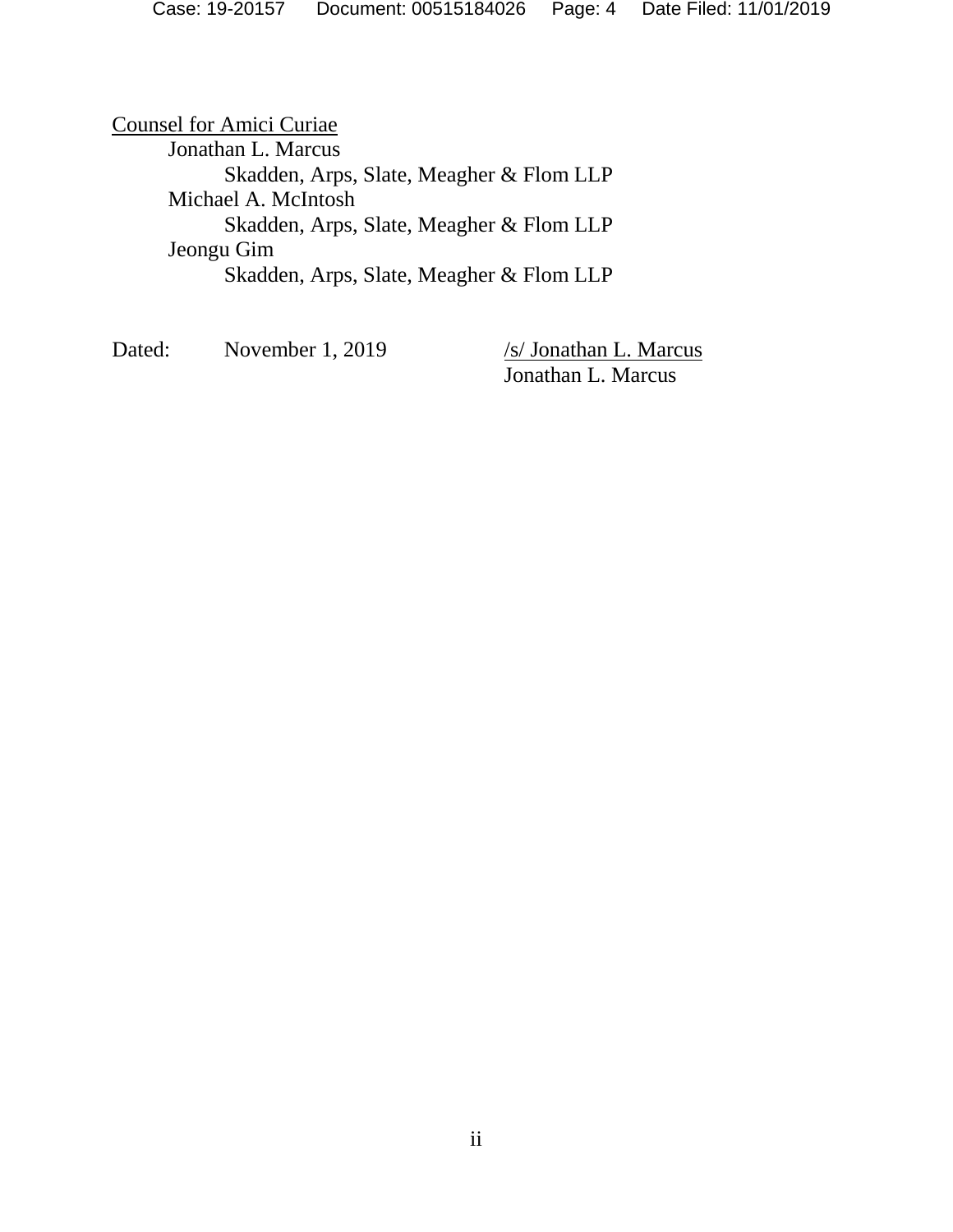# **TABLE OF CONTENTS**

| $\mathbf{I}$ . | THE TRIAL PENALTY IS FORCING VIRTUALLY ALL<br>CRIMINAL DEFENDANTS TO FORGO THEIR TRIAL                                      |     |
|----------------|-----------------------------------------------------------------------------------------------------------------------------|-----|
| II.            | THE TRIAL PENALTY ERODES KEY FOUNDATIONS OF                                                                                 |     |
|                | The Trial Penalty Fundamentally Undermines the Sixth<br>A.                                                                  |     |
|                | The Trial Penalty Compromises the Integrity of the<br><b>B.</b>                                                             |     |
| Ш.             | COURTS SHOULD CAREFULLY SCRUTINIZE<br>SENTENCING RECOMMENDATIONS THAT APPEAR TO<br>PENALIZE DEFENDANTS FOR EXERCISING THEIR |     |
|                |                                                                                                                             | .29 |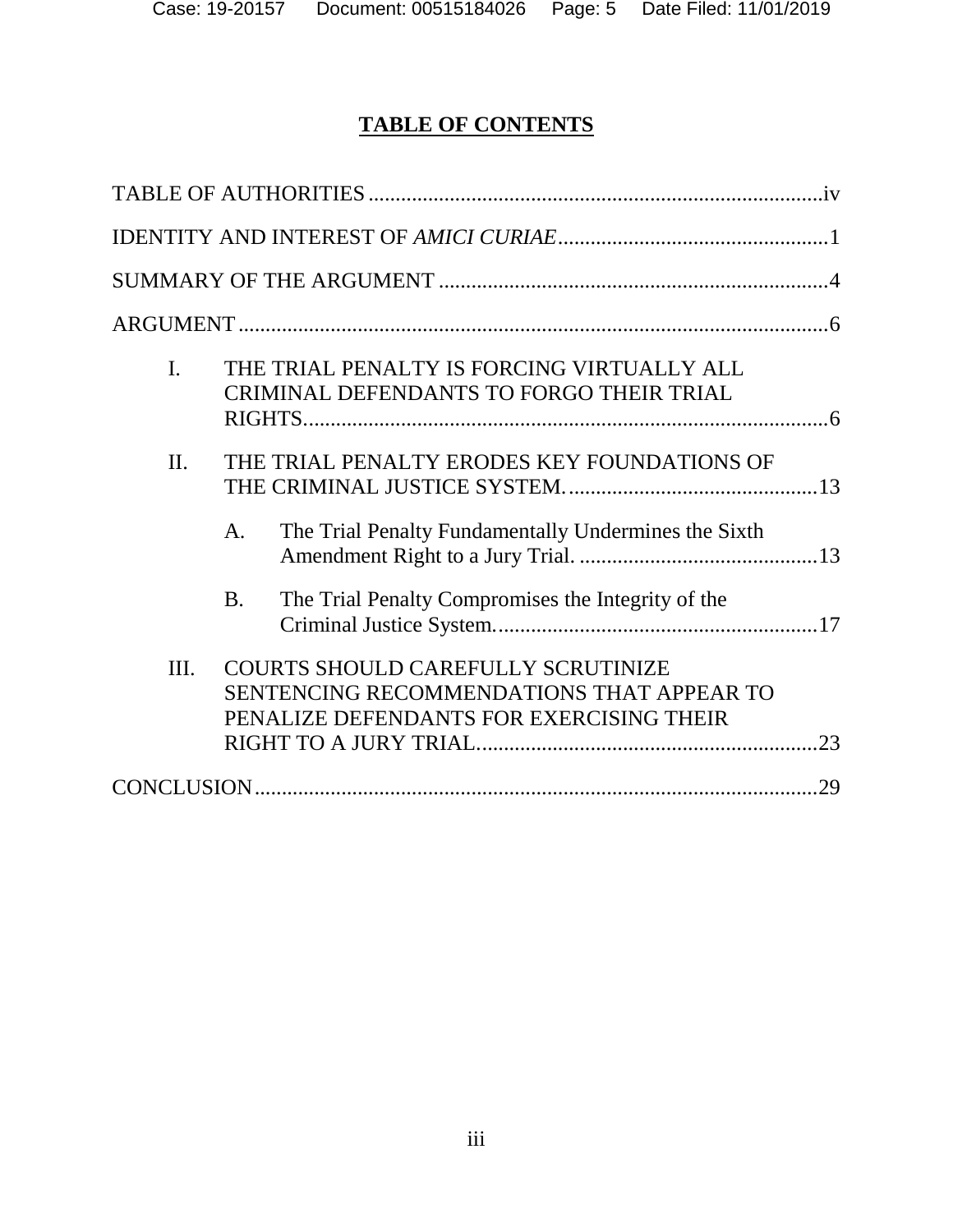# **TABLE OF AUTHORITIES**

# <span id="page-5-0"></span>**Cases**

| Alleyne v. United States,   |  |
|-----------------------------|--|
| Apprendi v. New Jersey,     |  |
| Beckles v. United States,   |  |
| Blakely v. Washington,      |  |
| Bordenkircher v. Hayes,     |  |
| Duncan v. Louisiana,        |  |
| Gall v. United States,      |  |
| Lafler v. Cooper,           |  |
| Missouri v. Frye,           |  |
| Peña-Rodriguez v. Colorado, |  |
| Pepper v. United States,    |  |
| Powers v. Ohio,             |  |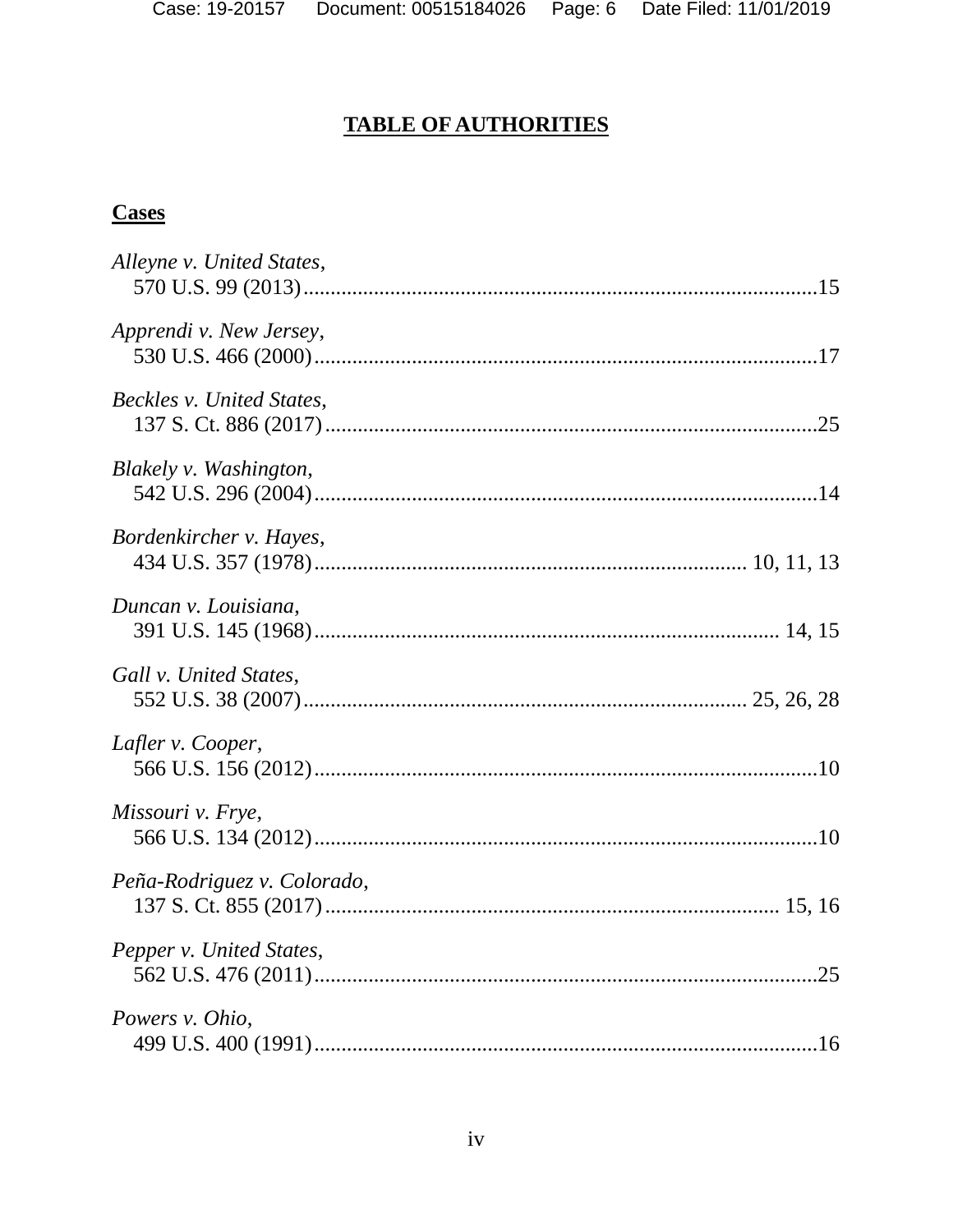| Rita v. United States,       |  |
|------------------------------|--|
| Solem v. Helm,               |  |
| Taylor v. Louisiana,         |  |
| Timbs v. Indiana,            |  |
| United States v. Emmenegger, |  |
| United States v. Haymond,    |  |
| United States v. Hernandez,  |  |
| United States v. Mazzaferro, |  |
| United States v. Norris,     |  |

# **Statutes**

|--|--|--|--|

# **Other Authorities**

| Akhil Reed Amar,                                                              |    |
|-------------------------------------------------------------------------------|----|
| <i>The Bill of Rights as a Constitution, 100 Yale L.J. 1131 (1991) 14, 15</i> |    |
| Alexandra W. Reimelt,                                                         |    |
| An Unjust Bargain: Plea Bargains and Waiver of the Right to Appeal,           |    |
|                                                                               | 23 |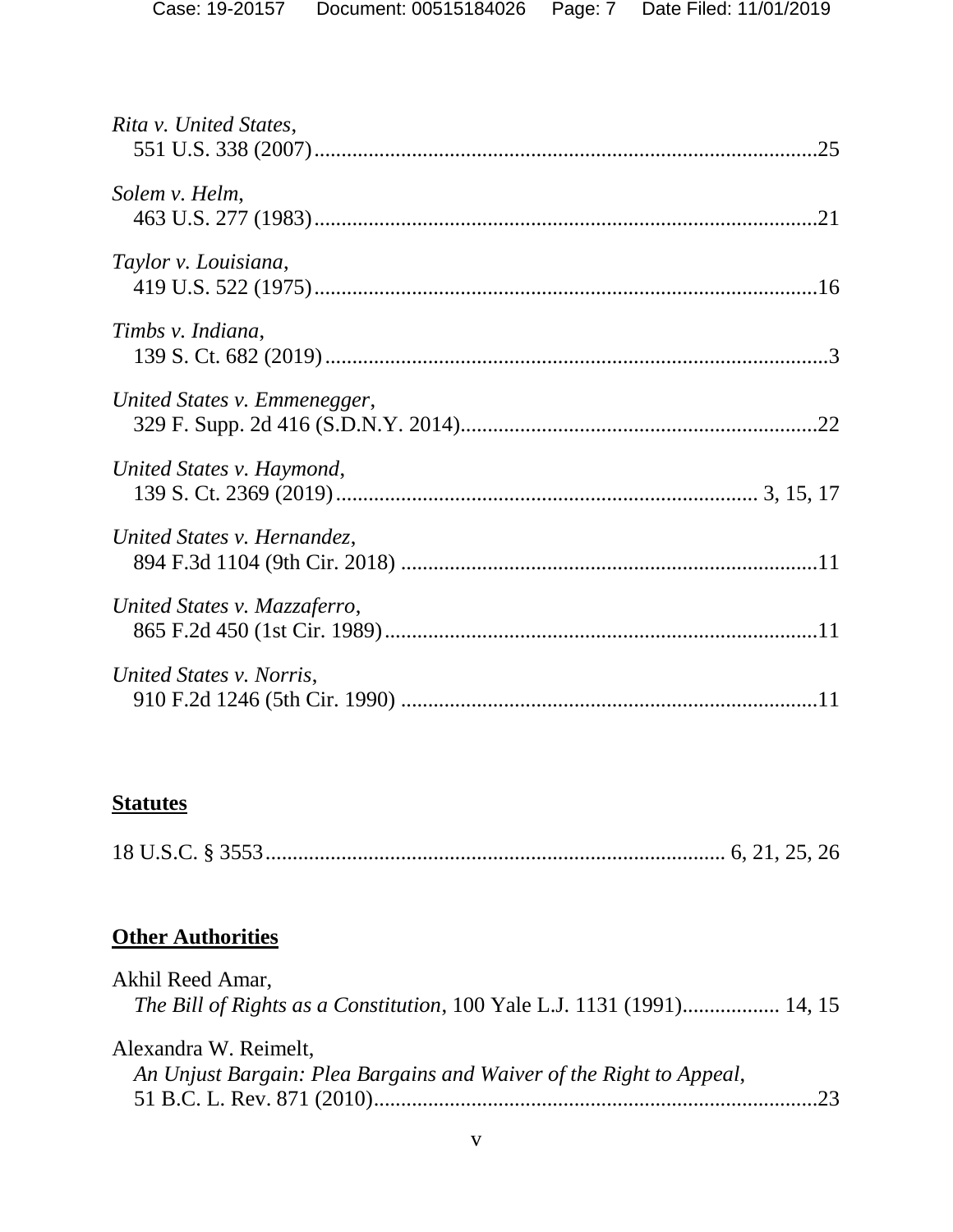| Andrew Chongseh Kim,<br>Underestimating the Trial Penalty: An Empirical Analysis of the Federal Trial<br>Penalty and Critique of the Abrams Study, 84 Miss. L.J. 1195 (2015)7, 8 |
|----------------------------------------------------------------------------------------------------------------------------------------------------------------------------------|
| Brandon A. Bell,<br>Not For Human Consumption: Vague Laws, Uninformed Plea Bargains, and the                                                                                     |
| Brian D. Johnson,<br>Plea-Trial Differences in Federal Punishment: Research and Policy                                                                                           |
| Brian D. Johnson,<br>Trials And Tribulations: The Trial Tax And The Process Of Punishment, 48                                                                                    |
| Candace McCoy,<br>Plea Bargaining as Coercion: The Trial Penalty and Plea Bargaining Reform,                                                                                     |
| Carissa Byrne Hessick & F. Andrew Hessick,<br>Recognizing Constitutional Rights at Sentencing,                                                                                   |
| Clark Neily,<br>Jury Empowerment as an Antidote to Coercive Plea Bargaining,                                                                                                     |
| DNA Exonerations in the United States, Innocence Project,<br>https://www.innocenceproject.org/dna-exonerations-in-the-united-states/ (last                                       |
| Emma Andersson & Jeffery Robinson,<br>The Insidious Injustice of the Trial Penalty: "It Is Not the Intensity but the<br>Duration of Pain that Breaks the Will to Resist,"        |
| Gerard E. Lynch,<br>Screening Versus Plea Bargaining: Exactly What Are We Trading Off,                                                                                           |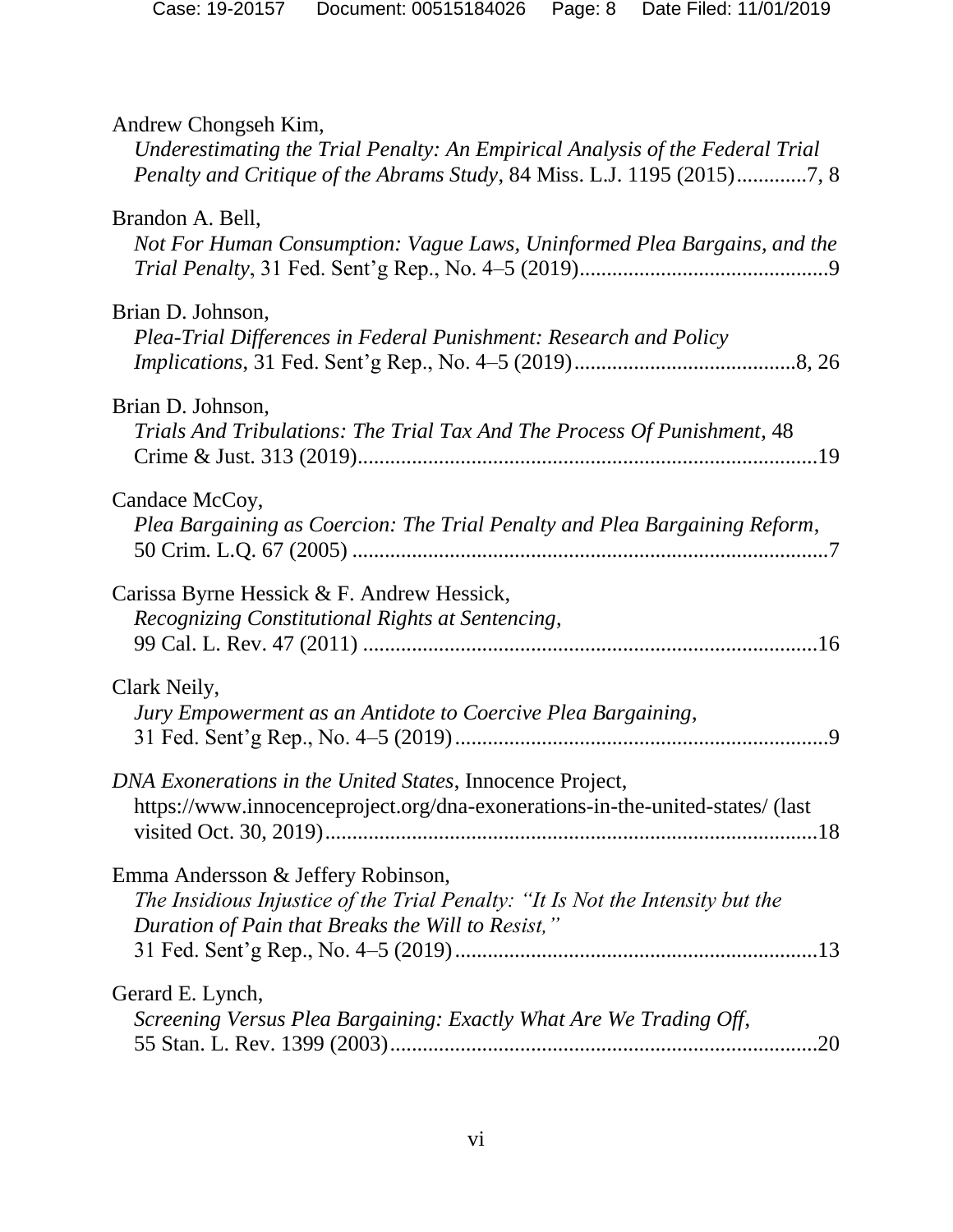| Jed S. Rakoff,<br>Why the Federal Sentencing Guidelines Should Be Scrapped,                                                                                                                                                                                                 |
|-----------------------------------------------------------------------------------------------------------------------------------------------------------------------------------------------------------------------------------------------------------------------------|
| Jenia I. Turner,<br>Plea Bargaining, Reforming Crim. Just.: A Report of the Acad. for Just. on<br>Bridging the Gap between Scholarship and Reform, Vol. 3<br>(Erik Luna Ed., 2017),<br>https://law.asu.edu/sites/default/files/pdf/academy_for_justice/4_Reforming-         |
| Lucian E. Dervan,<br>Bargained Justice: Plea-Bargaining's Innocence Problem and the Brady Safety-                                                                                                                                                                           |
| Mark H. Allenbaugh,<br>"Drawn From Nowhere": A Review of the U.S. Sentencing Commission's<br>White-Collar Sentencing Guidelines and Loss Data, 26 Fed. Sent'g Rep., No. 21                                                                                                  |
| Mona Lynch,<br>Hard Bargains: The Coercive Power of Drug Laws in Federal Court (2016)17                                                                                                                                                                                     |
| NACDL,<br>The Trial Penalty: The Sixth Amendment Right to Trial on the Verge of<br>Extinction and How to Save It (2018),<br>https://www.nacdl.org/getattachment/95b7f0f5-90df-4f9f-9115-<br>520b3f58036a/the-trial-penalty-the-sixth-amendment-right-to-trial-on-the-verge- |
| Nicole Fortier,<br>ACLU Smart Justice, Unlocking the Black Box: How the Prosecutorial<br>Transparency Act Will Empower Communities and Help End Mass<br>Incarceration (Feb. 2019),<br>https://www.aclu.org/sites/default/files/field_document/aclu_smart_justice_pros       |
| Rachel E. Barkow,<br>Recharging the Jury: The Criminal Jury's Constitutional Role in an Era of                                                                                                                                                                              |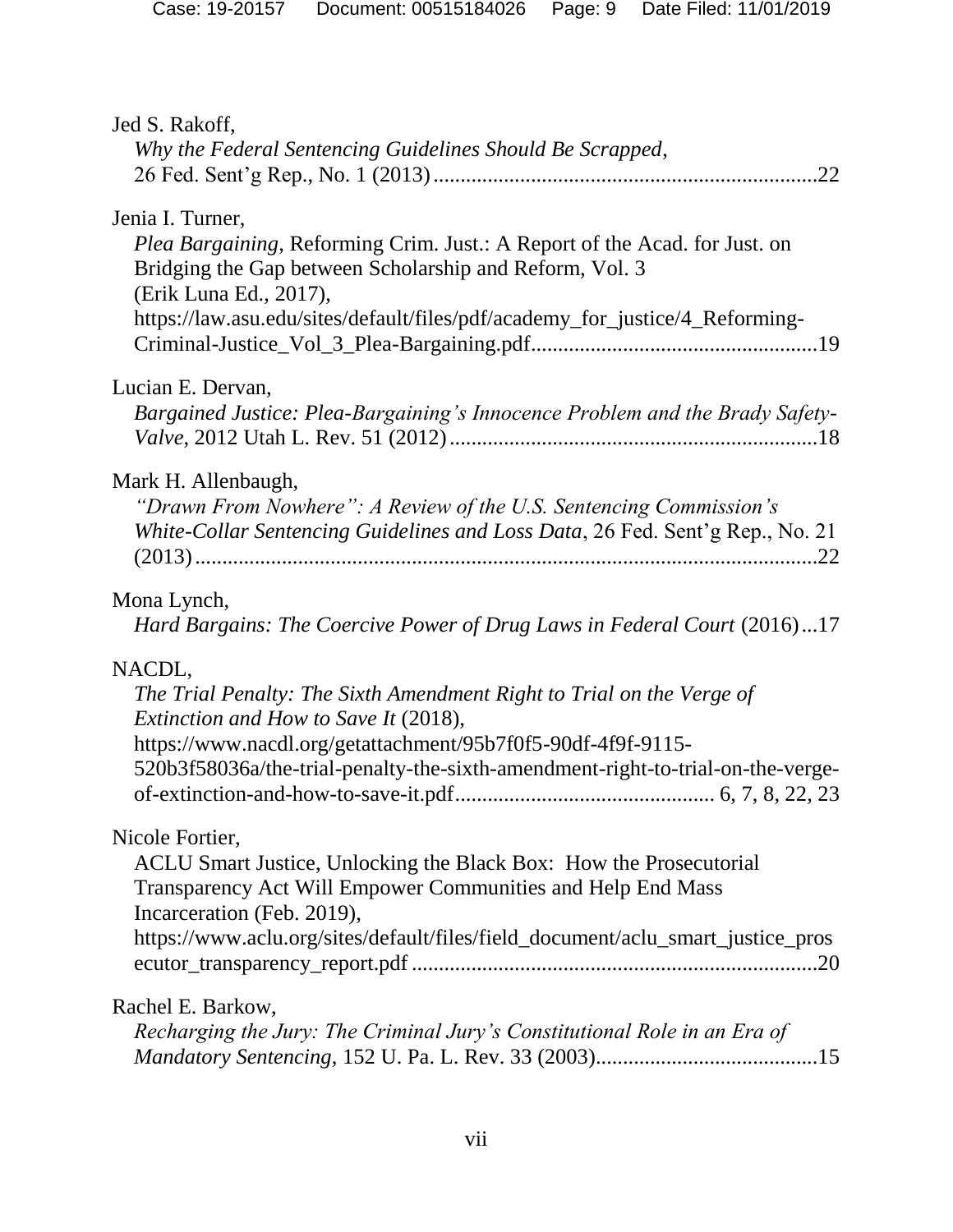| Richard L. Lippke,<br>Plea Bargaining in the Shadow of the Constitution,                                                                                                                                                               |
|----------------------------------------------------------------------------------------------------------------------------------------------------------------------------------------------------------------------------------------|
| Russell D. Covey,<br>Fixed Justice: Reforming Plea Bargaining with Plea-Based Ceilings,                                                                                                                                                |
| Shawn D. Bushway et al.,<br>An Explicit Test of Plea Bargaining in the "Shadow of the Trial," 52                                                                                                                                       |
| The National Registry of Exonerations, U. Mich. L. Sch.,<br>http://www.law.umich.edu/<br>special/exoneration/Pages/detaillist.aspx?View=%7bFAF6EDDB-5A68-4F8F-<br>8A52-2C61F5BF9EA7%7d&FilterField1=Group&FilterValue1=P (last visited |
| U.S. Sentencing Guidelines Manual § 2B1.1 (U.S. Sentencing Comm'n 2018) 21                                                                                                                                                             |
| Vikrant P. Reddy & R. Jordan Richardson,<br>Why the Founders Cherished the Jury,                                                                                                                                                       |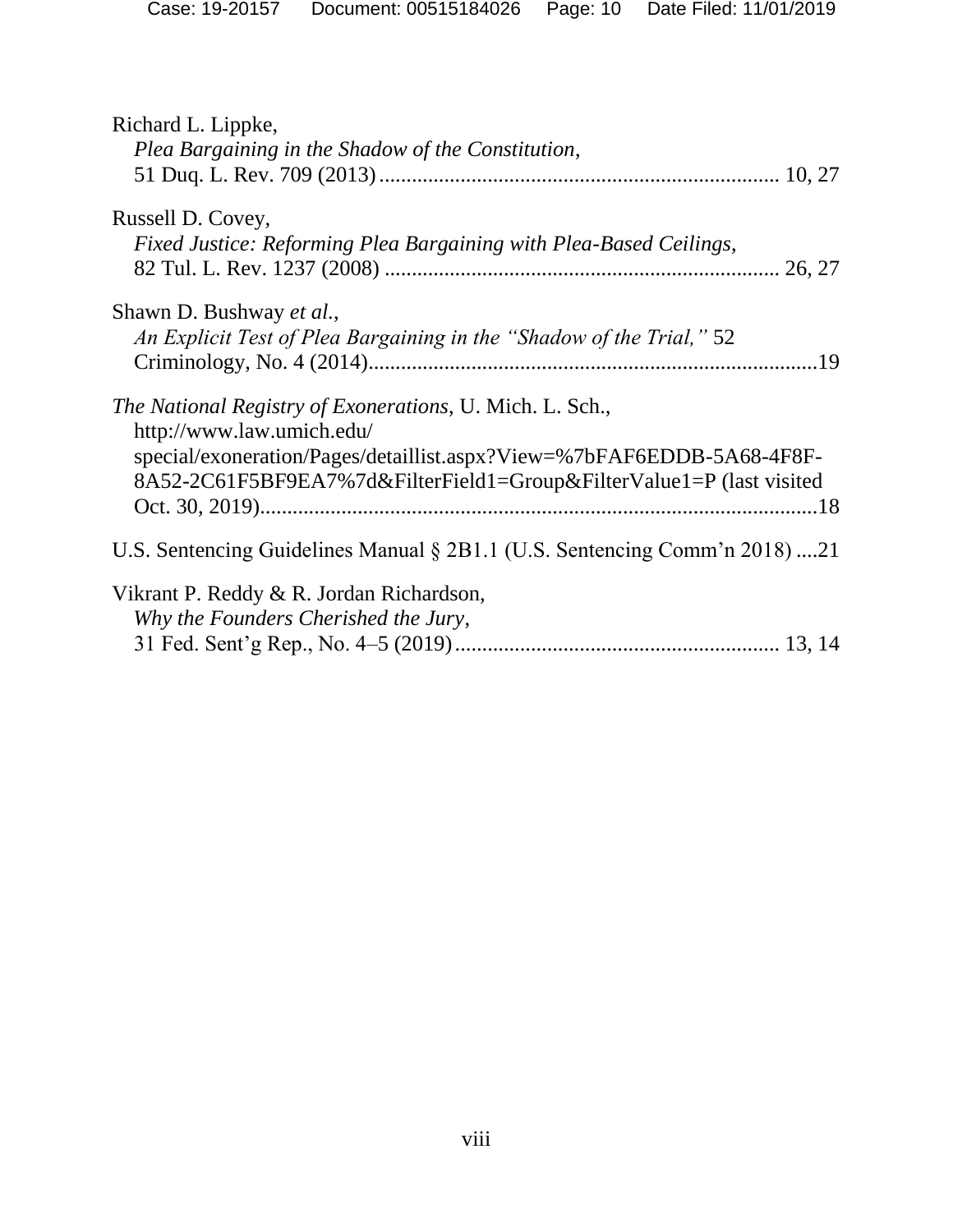$\overline{a}$ 

#### **IDENTITY AND INTEREST OF** *AMICI CURIAE***<sup>1</sup>**

<span id="page-10-0"></span>The National Association of Criminal Defense Lawyers ("NACDL") is an organization committed to ensuring justice and due process for persons charged with a crime or wrongdoing. NACDL is recognized domestically and internationally for its expertise on criminal justice policies and best practices. Its approximately 40,000 members include private criminal defense lawyers, public defenders, active U.S. military defense counsel, and law professors. Particularly relevant to this case, NACDL published an extensive report on the trial penalty in 2018. NACDL has an interest in ensuring that defendants like Daniela Gozes-Wagner are not punished simply for exercising their constitutional right to make the government prove its case at trial.

The Cato Institute is a non-partisan public-policy research foundation established in 1977 and dedicated to advancing the principles of individual liberty, free markets, and limited government. The Cato Institute's Project on Criminal Justice was founded in 1999 and focuses on the proper role of the criminal sanction in a free society, the scope of substantive criminal liability, the proper and effective role of police in their communities, the protection of constitutional and statutory

<sup>&</sup>lt;sup>1</sup> Both parties have consented to the filing of this brief. No party or party's counsel authored this brief in whole or in part or contributed money that was intended to fund preparing or submitting the brief. No person other than *amici curiae*, their members, or their counsel contributed money that was intended to fund the preparing or submitting the brief.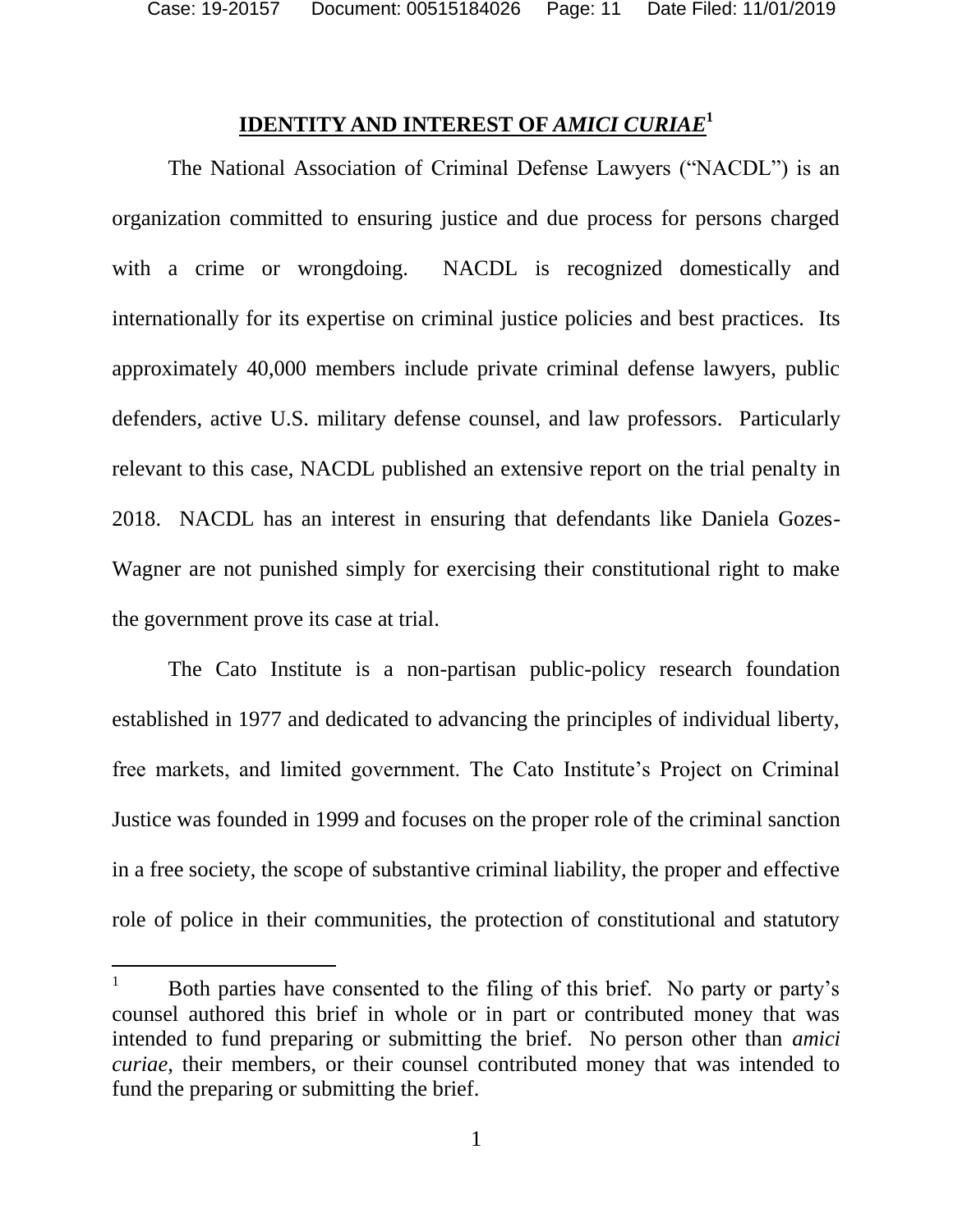safeguards for criminal suspects and defendants, citizen participation in the criminal justice system, and accountability for law enforcement officers.

The American Civil Liberties Union Foundation ("ACLU") is a nationwide, nonprofit, nonpartisan organization with nearly 2 million members dedicated to the principles of liberty and equality embodied in the Constitution and the nation's civil-rights laws. Founded nearly 100 years ago, the ACLU has participated in numerous cases before this Court involving the scope and application of constitutional rights, both as direct counsel and as amicus curiae. Through its Criminal Law Reform Project, the ACLU engages in nationwide litigation and advocacy to enforce and protect the rights of people accused of crimes, including those facing coercion from prosecutors and other state actors to abandon those rights.

The American Civil Liberties Union Foundation of Texas ("ACLU of Texas") is a nonpartisan organization with approximately 56,000 members across the state. Founded in 1938, the ACLU of Texas is headquartered in Houston and is one of the largest ACLU affiliates in the nation. The ACLU of Texas is the state's foremost defender of the civil liberties and civil rights of all Texans as guaranteed by the U.S. Constitution and our nation's civil rights laws. The ACLU of Texas regularly files *amicus* briefs on civil rights and constitutional issues, including in cases before this Court.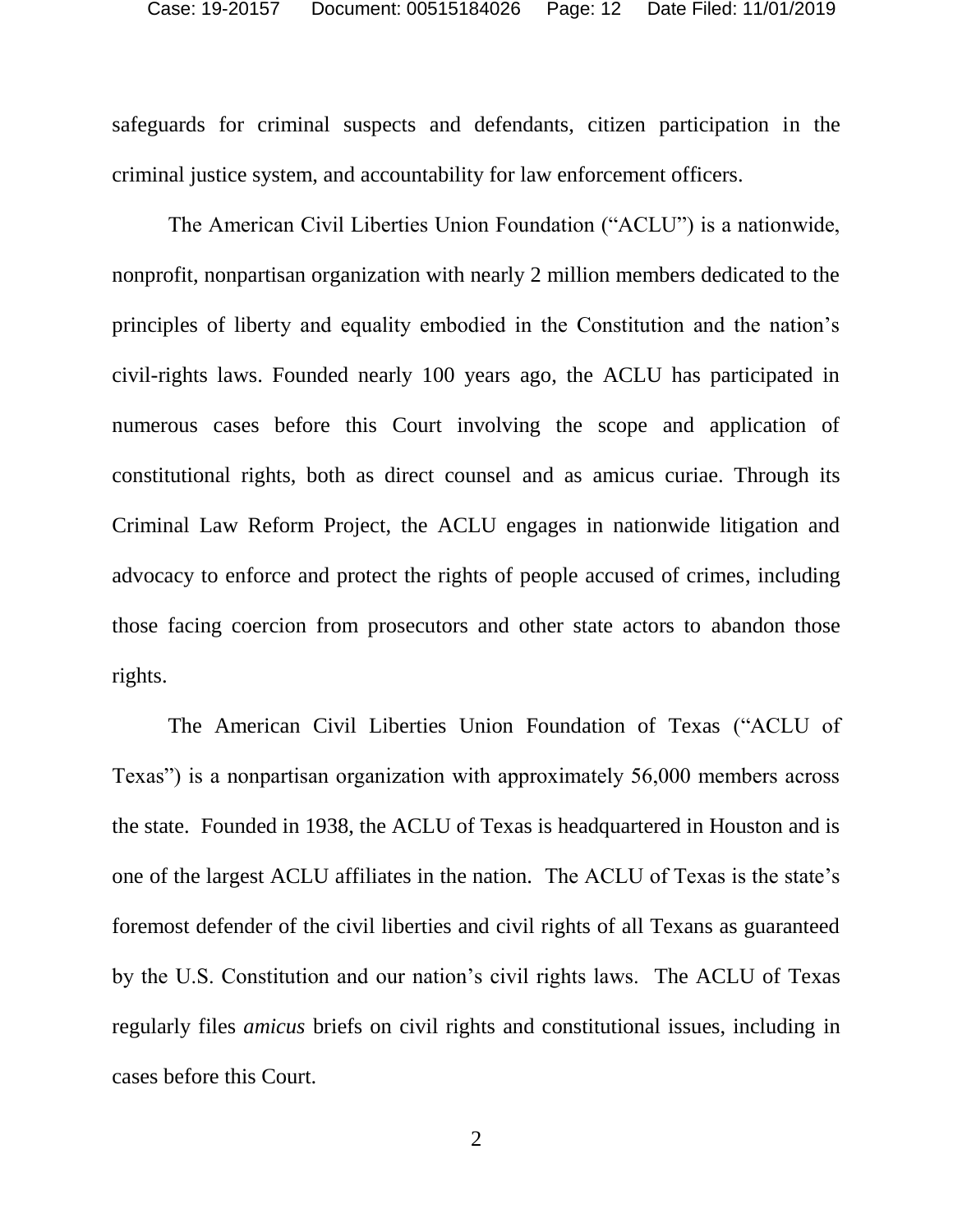The Due Process Institute is a bipartisan, non-profit, public-interest organization that works to honor, preserve, and restore principles of fairness in the criminal justice system. Formed in 2018, the Due Process Institute has already participated as an *amicus curiae* before the Supreme Court in cases that decided important criminal justice issues, such as *Timbs v. Indiana*, 139 S. Ct. 682 (2019) and *United States v. Haymond*, 139 S. Ct. 2369 (2019).

The Texas Public Policy Foundation ("TPPF") is a  $501(c)(3)$  nonprofit, nonpartisan research institute. TPPF's mission is to promote and defend liberty, personal responsibility, and free enterprise by educating policymakers and shaping the public policy debate with sound research and outreach. Right on Crime is the trademarked name of TPPF's national criminal justice reform project. Right on Crime believes that a well-functioning criminal justice system enforces order and respect for every person's right to property and ensures that liberty does not lead to license, while also promoting fair and equal application of the law.

This case concerns TPPF and Right on Crime because equal application of the law cannot be reconciled with the routine imposition of much stiffer sentences in otherwise comparable cases for no other reason than to punish one defendant for exercising her constitutional right to trial. While ranges in sentencing for the same offense are appropriate in recognition of logical factors such as level of intent and criminal history, punishing a defendant for exercising a constitutional right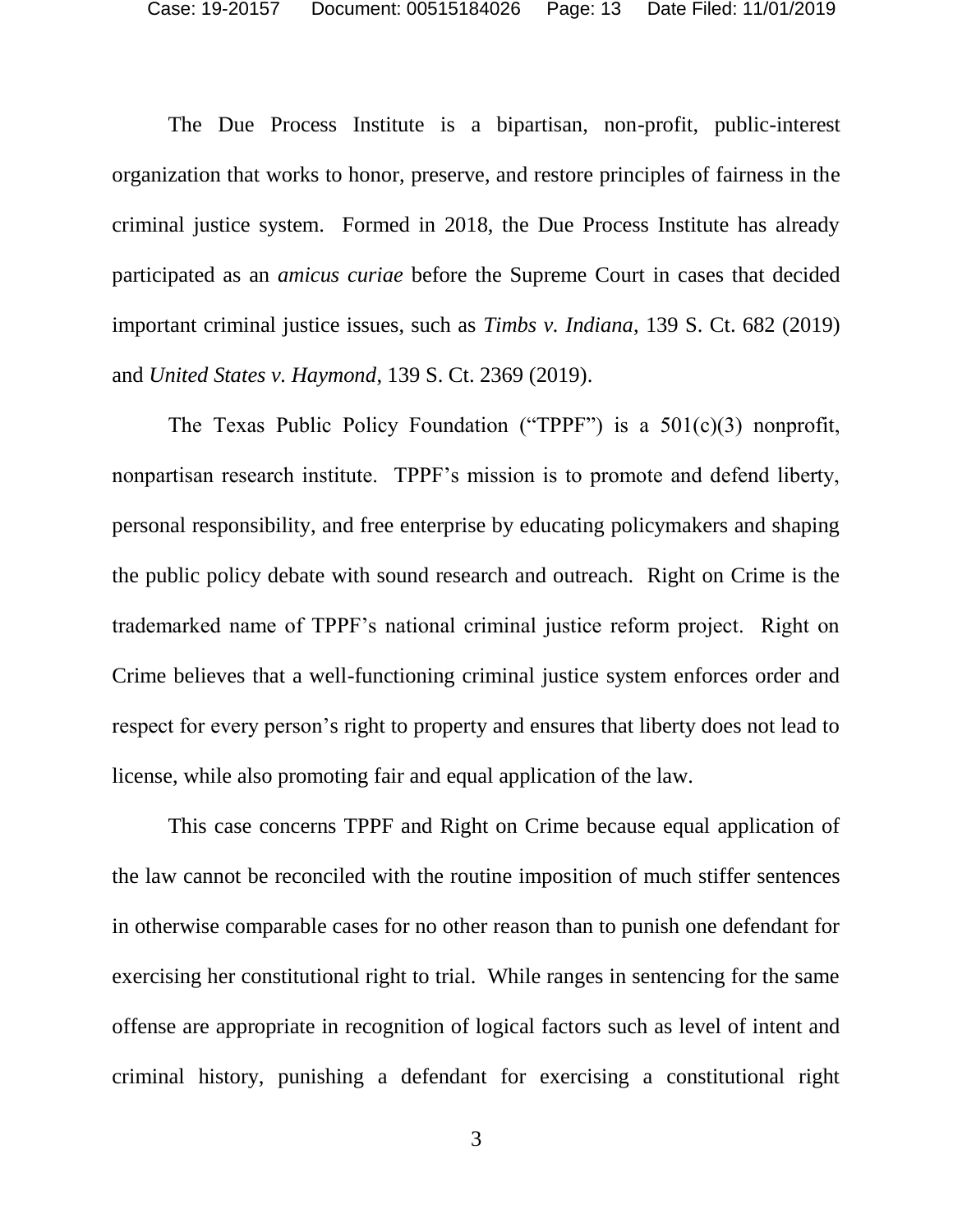necessarily erodes that right and undermines the legitimacy of the criminal justice system. Public confidence in the system's legitimacy is both a moral and practical imperative, given that public cooperation with police is essential to the reporting and solving of crime. In short, TPPF and Right on Crime view an unlimited and mechanical application of the trial penalty as wholly incongruous with not just the Constitution, but any defensible conception of justice.

#### **SUMMARY OF THE ARGUMENT**

<span id="page-13-0"></span>Criminal defendants increasingly face the specter of a steep penalty should they elect to exercise their constitutional right to a jury trial. The government routinely seeks much harsher sentences for defendants who refuse to forgo their trial rights and admit guilt at the onset of criminal proceedings. Because of the huge gulf between sentences imposed after a plea deal and those imposed after a conviction at trial, few rational defendants can hold the government to its constitutionally mandated burden to prove their guilt beyond a reasonable doubt at trial. Thus, the "choice" given defendants to plead guilty often is no choice at all. This trial penalty—the enhanced punishment that a defendant receives for refusing to concede guilt and instead taking the case to trial—violates due process. The trial penalty also has eroded the jury trial and the constitutional safeguards that go along with it. The result is a system that is less just, less transparent, and more prone to error.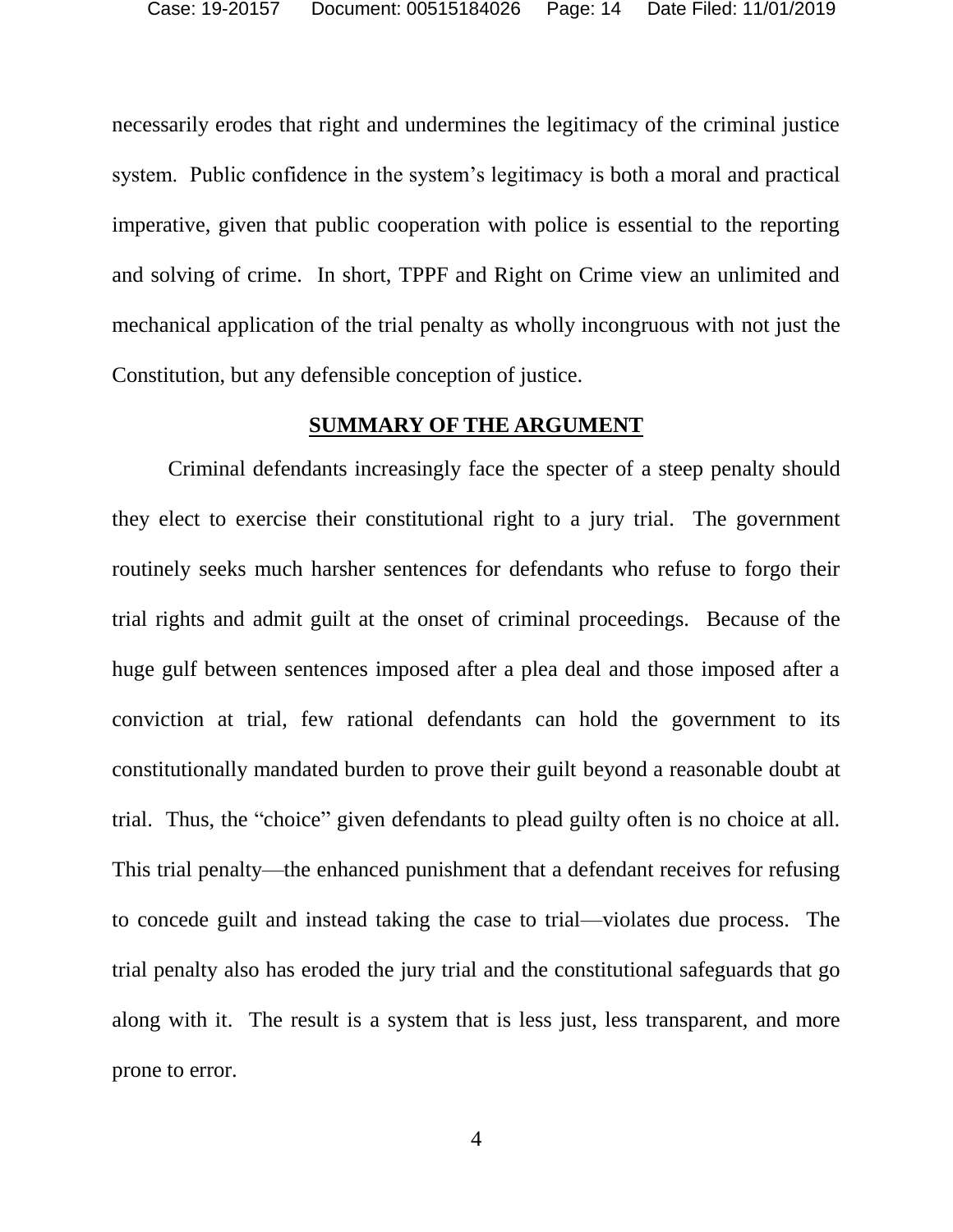*Amici* believe that courts have an obligation to carefully scrutinize the government's recommended sentence after trial to ensure that the government is not improperly seeking to penalize defendants for exercising their constitutional trial rights. To be sure, plea deals have become a critical part of our criminal justice system and, if properly negotiated, can offer benefits to all interested parties. And *amici* do not dispute that, in appropriate cases, a defendant who is convicted after trial can receive a sentence that is not identical to the sentence imposed on an otherwise similarly situated defendant who pleaded guilty. But the Constitution does not permit the government to seek—nor courts to impose—a sentence designed to punish a defendant for exercising her trial rights.

This case presents a quintessential example of the trial penalty at work and features hallmarks of retaliation and vindictiveness. While the government substantially reduced the charges against Ms. Gozes-Wagner's co-defendants in exchange for guilty pleas (leaving two of them exposed to five-year maximum terms and the third to a ten-year term), it *added* a charge against Ms. Gozes-Wagner when she decided to proceed to trial, thereby exposing her to a dramatically (three times) higher maximum sentence of 30 years' imprisonment. The government then recommended a grossly disproportionate sentence—20 years' imprisonment—after Ms. Gozes-Wagner, a first-time, nonviolent offender, was convicted at trial.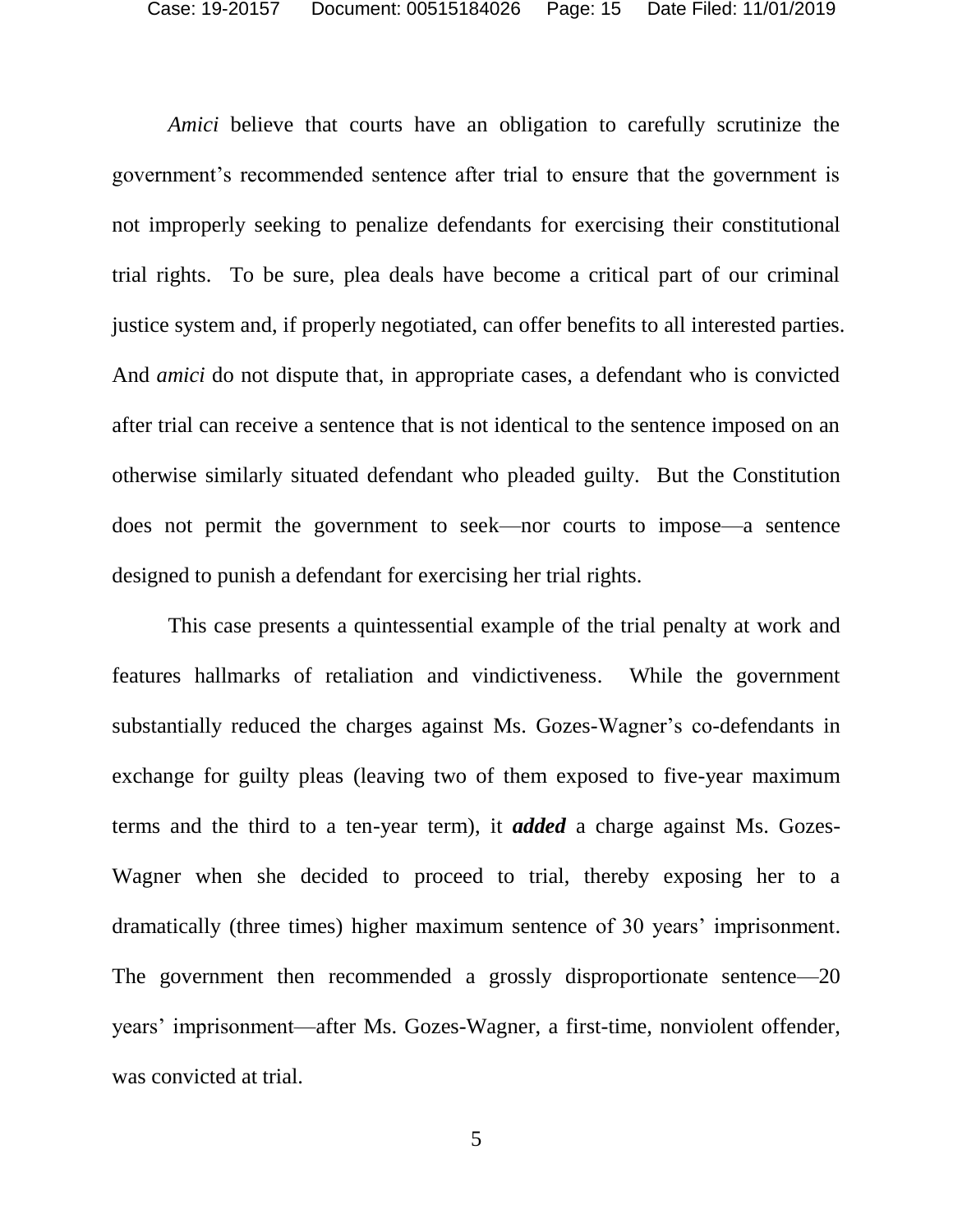Not only did the district court fail to recognize the problem despite the red flags, it piled on, justifying the disparity between Ms. Gozes-Wagner's and her codefendants' sentences by identifying the "bottom line" reason for the disparity: her decision to go to trial. The court also neglected to conduct an independent review of the fairness of Ms. Gozes-Wagner's sentence, as required by 18 U.S.C. § 3553(a), despite the glaring disparities in sentences among the co-defendants and the severity of the recommended sentence relative to Ms. Gozes-Wagner's lesser culpability and lack of a criminal record. The upshot is that Ms. Gozes-Wagner received at least a 300 percent increase in sentence (from 5 to 20 years) for no other reason than that she exercised her constitutional right to have the government prove its case against her at trial.

Accordingly, *amici* submit that the Court should vacate Ms. Gozes-Wagner's sentence and remand for resentencing.

#### **ARGUMENT**

#### <span id="page-15-1"></span><span id="page-15-0"></span>**I. THE TRIAL PENALTY IS FORCING VIRTUALLY ALL CRIMINAL DEFENDANTS TO FORGO THEIR TRIAL RIGHTS.**

The data is alarming. In 2017, only 2.8 percent of federal criminal defendants went to trial. NACDL, *The Trial Penalty: The Sixth Amendment Right to Trial on the Verge of Extinction and How to Save It* 14 (2018), https://www.nacdl.org/getattachment/95b7f0f5-90df-4f9f-9115-520b3f58036a/thetrial-penalty-the-sixth-amendment-right-to-trial-on-the-verge-of-extinction-and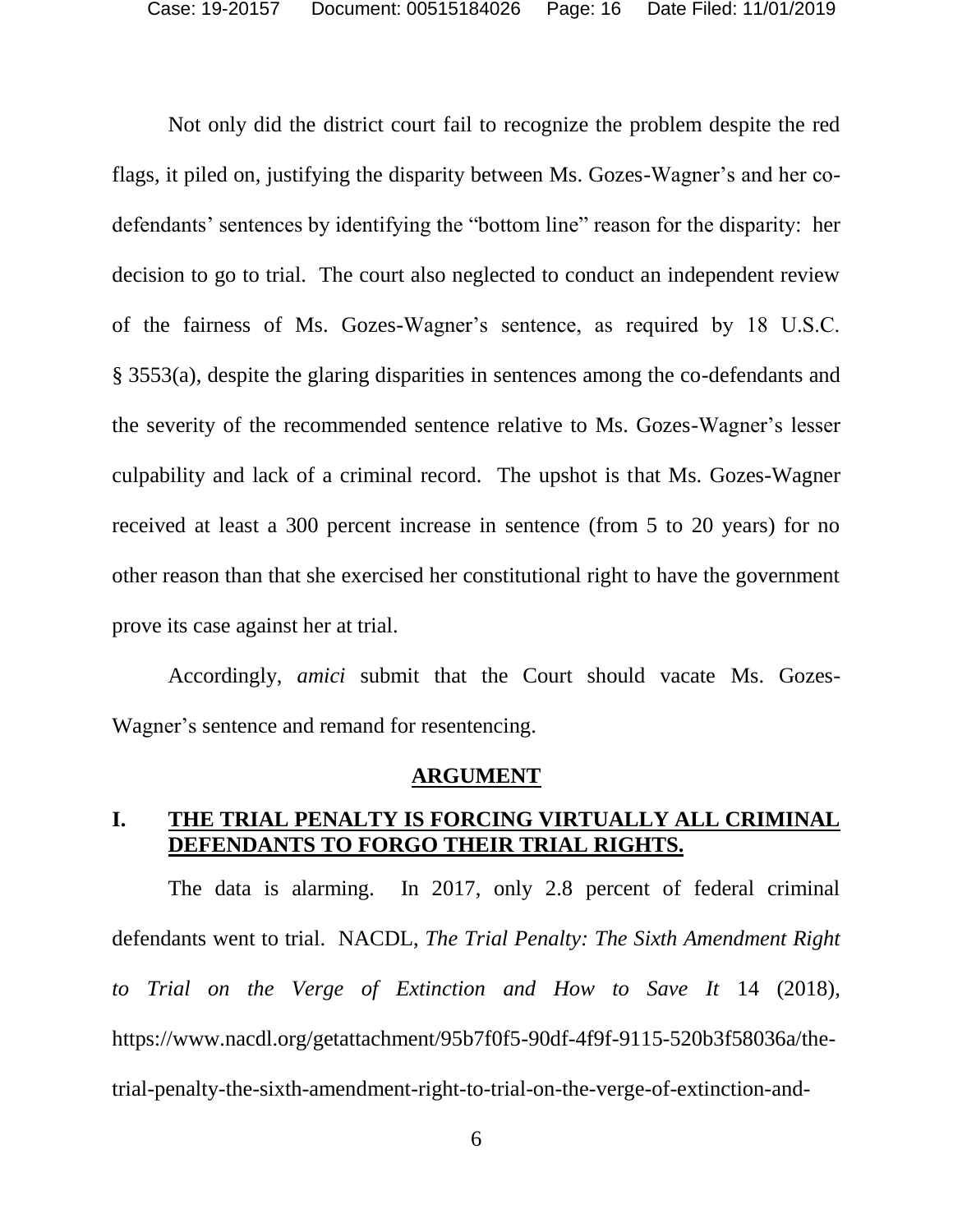how-to-save-it.pdf [hereinafter *NACDL Report*]. Similarly, only 2.7 percent of federal criminal defendants exercised their constitutional right to trial in 2016. *Id.* These anemic figures stand in marked contrast to decades past, where, in the early 1900s for instance, 50 percent of federal defendants proceeded to trial, *id.* at 19 n.39; and, in 1970, 15 percent of federal criminal defendants went to trial, *id.* at 5 n.2.

The trial penalty is the key driver of this plummeting trial rate. On account of the trial penalty, "very few federal defendants rationally can choose to exercise their constitutional right to trial" and "most of the defendants who *do* go to trial do so against their own best interests." Andrew Chongseh Kim, *Underestimating the Trial Penalty: An Empirical Analysis of the Federal Trial Penalty and Critique of the Abrams Study*, 84 Miss. L.J. 1195, 1249 (2015). Indeed, "individuals who choose to exercise their Sixth Amendment right to trial face exponentially higher sentences if they invoke the right to trial and lose." NACDL Report at 5; *accord*, *e.g.*, Kim, *supra* at 1212–13 ("Many scholars argue that trial penalties in America are so large that defendants have no real choice but to accept whatever sentence the prosecutor chooses to offer for pleading guilty."); Candace McCoy, *Plea Bargaining as Coercion: The Trial Penalty and Plea Bargaining Reform*, 50 Crim. L.Q. 67, 87–91 (2005) (noting that the trial penalty has "ballooned in magnitude" and emphasizing that "sentences after trial are significantly, even wildly different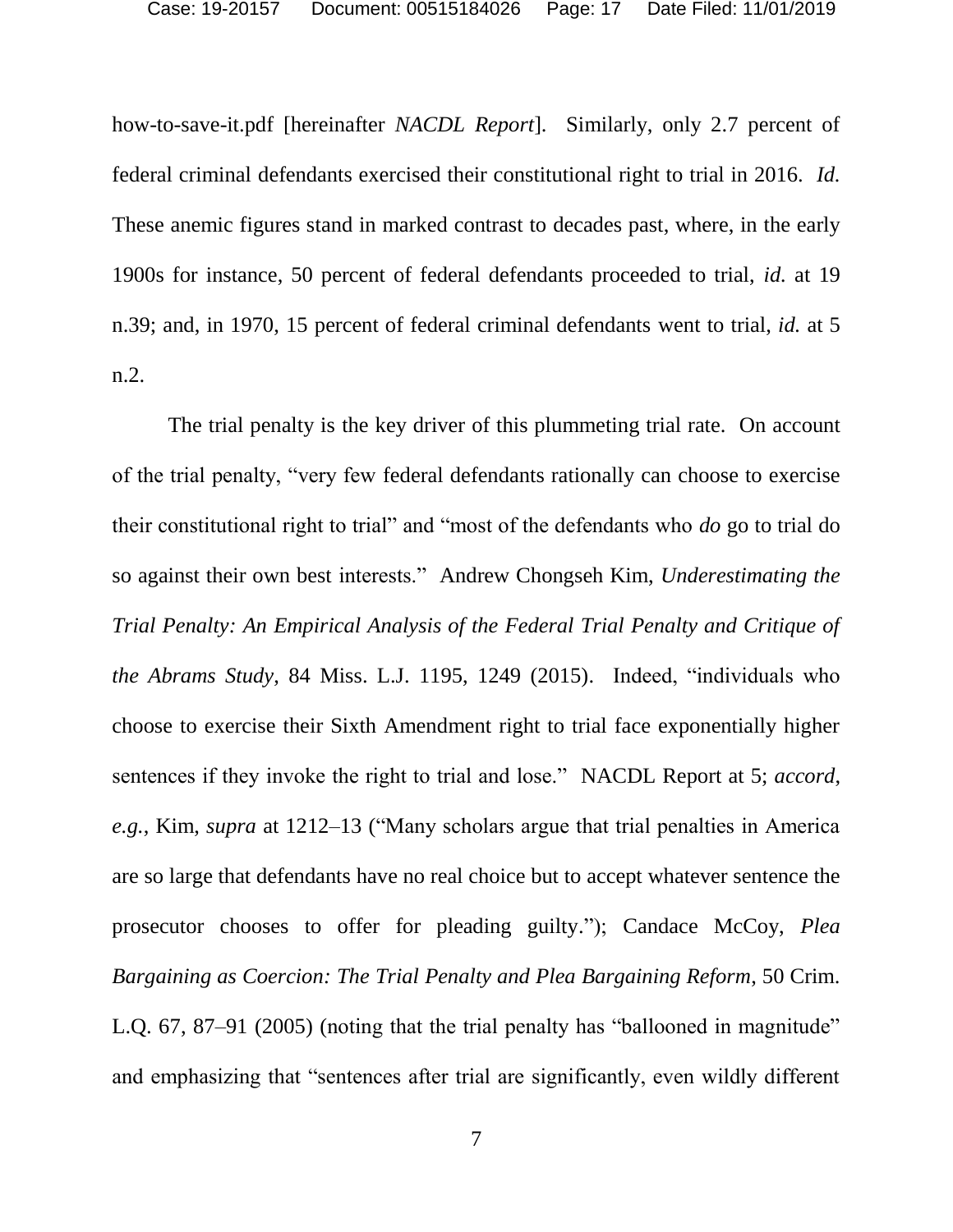from those imposed after a guilty plea in factually similar cases"). Study after study supports the existence of the trial penalty, making it "among the most robust findings in the empirical sentencing literature." Brian D. Johnson, *Plea-Trial Differences in Federal Punishment: Research and Policy Implications*, 31 Fed. Sent'g Rep., No. 4–5, at 256, 261 (2019); *accord*, *e.g.*, *id.* at 257 (recounting 2019 analysis showing that "on average, trial conviction increases the odds of incarceration by two to six times and produces sentence lengths that are 20 to 60 percent longer"); NACDL Report at 17 (noting that the "discrepancy between average sentences post-trial as opposed to those imposed following a guilty plea" supports the existence of a trial penalty); Kim, *supra* at 1199–1200 (referring to 2015 study concluding that "the average federal trial penalty is actually around sixty-four percent").

Prosecutors have an arsenal of tools at their disposal to increase the likelihood that a defendant who refuses to admit guilt at the outset will receive an inflated sentence. For one thing, the government has virtually unfettered charging discretion and can select a statute of conviction that carries a specific range of penalties, or stack multiple charges on top of one another to create enhanced sentencing exposure. If a defendant chooses to go to trial, the government can make sure that the indictment charges her under a statute that carries a bloated maximum penalty or a mandatory minimum sentence. NACDL Report at 25. The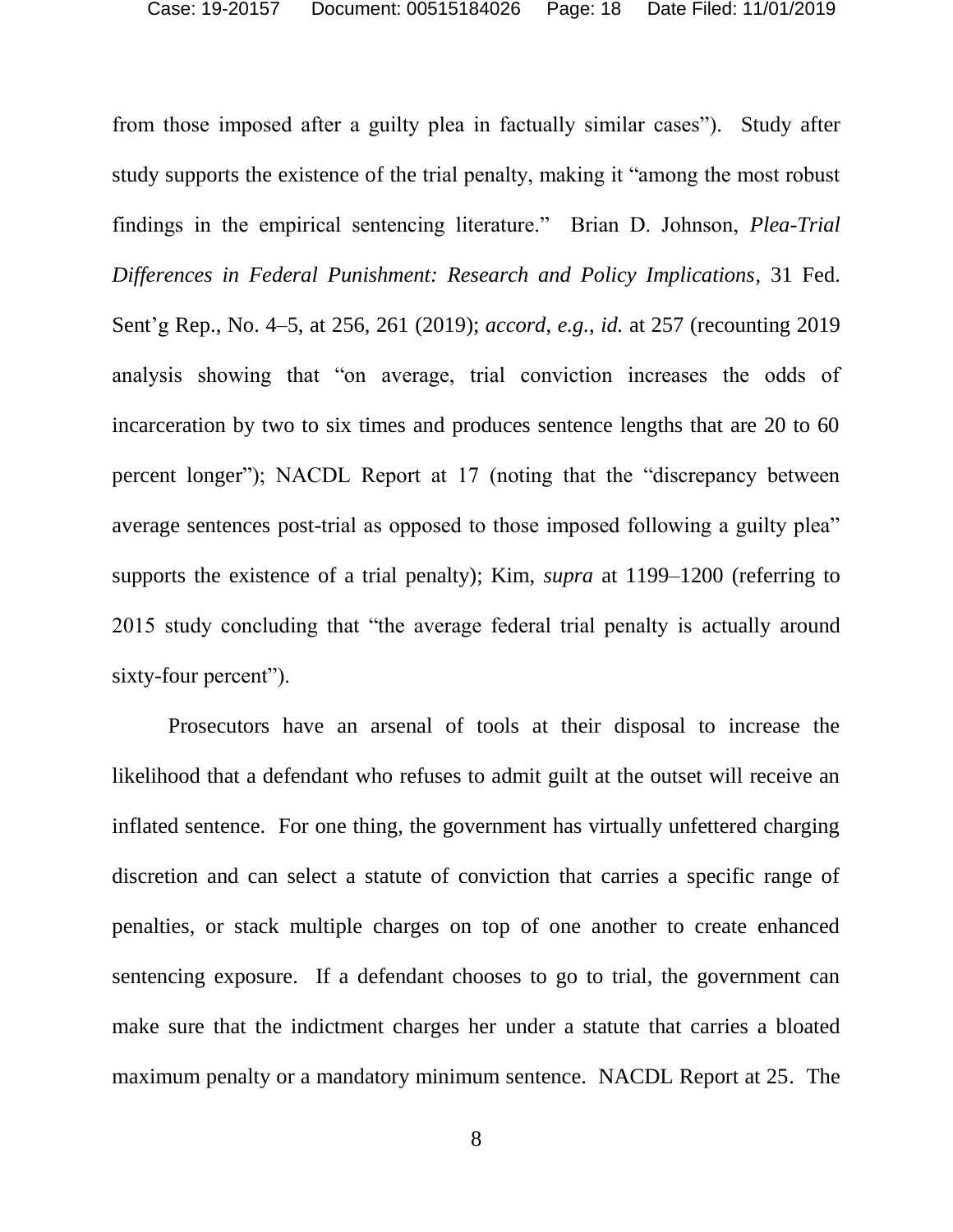government also retains substantial control over the ultimate Sentencing Guidelines range that, to a large extent, dictates the sentence received by a convicted defendant. Thus, prosecutors can include (or omit) certain facts that will cause the Guidelines loss calculation to increase (or decrease), recommend that defendants who plead guilty be rewarded with a reduction of sentence for acceptance of responsibility, and urge that a court give cooperating defendants a sentencing bonus for substantial assistance. *Id.* at 32–34, 39–47. And prosecutors make these critical decisions while having an overwhelming information advantage over defendants, who are not entitled to review critical pieces of evidence within the government's possession—including exculpatory evidence to which defendants are entitled under *Brady v. Maryland*—until after the time to accept a plea deal has passed. *See, e.g.*, Brandon A. Bell, *Not For Human Consumption: Vague Laws, Uninformed Plea Bargains, and the Trial Penalty*, 31 Fed. Sent'g Rep., No. 4–5, at 226, 226–27 (2019). To name just one more factor, the government's ability to detain defendants before trial gives prosecutors even more leverage to obtain a guilty plea, as detained defendants face substantial difficulties contributing to their own defense and often confront extreme financial pressures that can be alleviated by pleading guilty. Clark Neily, *Jury Empowerment as an Antidote to Coercive Plea Bargaining*, 31 Fed. Sent'g Rep., No. 4–5, at 284, 286 (2019).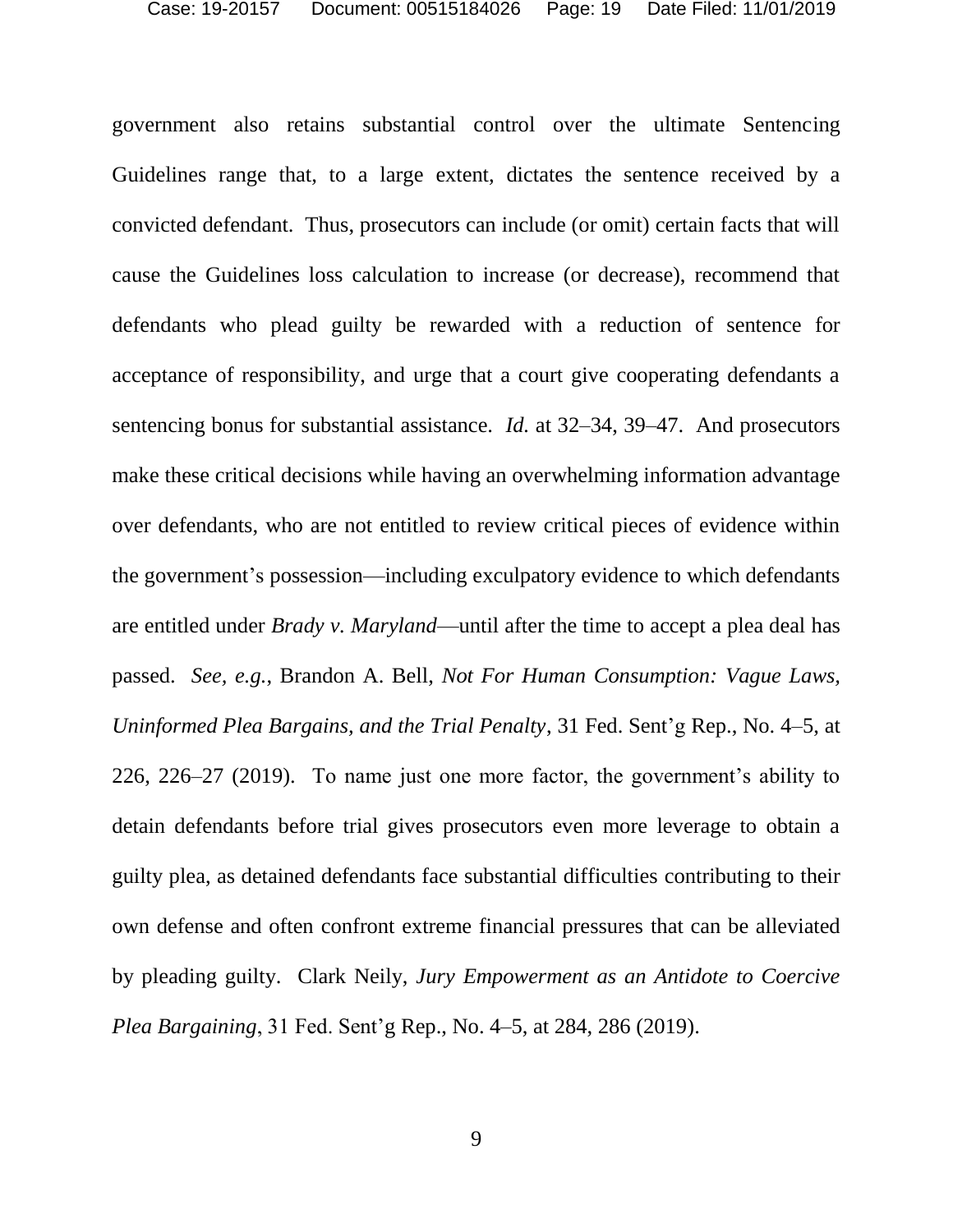To be clear, the trial penalty is distinct from the modest benefits that prosecutors, in appropriate cases, can offer defendants who forgo trial and plead guilty. *Amici* recognize that "criminal justice today is for the most part a system of pleas, not a system of trials." *Lafler v. Cooper*, 566 U.S. 156, 170 (2012). And "[t]he potential to conserve valuable prosecutorial resources and for defendants to admit their crimes and receive more favorable terms at sentencing means that a plea agreement can benefit both parties." *Missouri v. Frye*, 566 U.S. 134, 144 (2012). For these reasons, the ordinary "'give-and-take' of plea bargaining" typically raises few constitutional concerns. *See, e.g.*, *Bordenkircher v. Hayes*, 434 U.S. 357, 363 (1978).

There comes a point, however, when withholding a modest guilty-plea reward for criminal defendants who go to trial crosses a constitutional line and becomes an unlawful and vindictive attempt to punish that defendant for exercising her trial rights. *See, e.g.*, Richard L. Lippke, *Plea Bargaining in the Shadow of the Constitution*, 51 Duq. L. Rev. 709, 725–26 (2013) (highlighting the need to "distinguish . . . penalties from lost or foregone waiver rewards" and explaining that defendants who are convicted after trial should not "be made to suffer further punishment over and above what their crimes merit"). Indeed, in the very same case that sanctioned the typical "give-and-take" inherent in plea bargaining, the Supreme Court made clear that "punish[ing] a person because he has done what the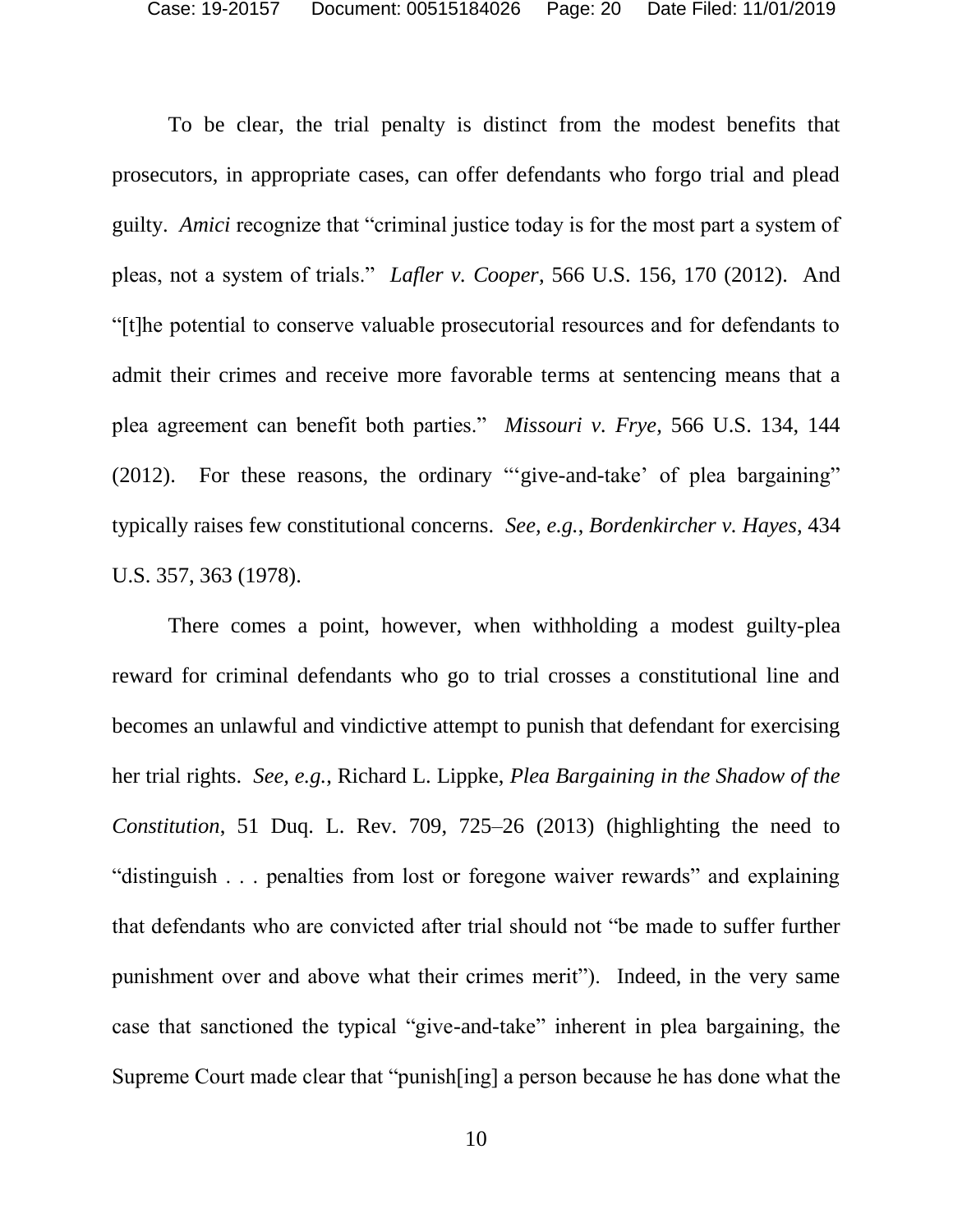law plainly allows him to do is a due process violation of the most basic sort" and is "patently unconstitutional." *Bordenkircher*, 434 U.S. at 363. Thus, "[t]he law is clear beyond peradventure that a sentence based on retaliation for exercising the constitutional right to stand trial is invalid." *United States v. Mazzaferro*, 865 F.2d 450, 460 (1st Cir. 1989); *see also United States v. Hernandez*, 894 F.3d 1104, 1112 (9th Cir. 2018) ("Enhancing a sentence solely because a defendant chooses to go to trial risks chilling future criminal defendants from exercising their constitutional rights."); *United States v. Norris*, 910 F.2d 1246, 1247 (5th Cir. 1990) ("[Defendant] had a constitutional right to plead not guilty and should not be penalized for exercising that right."). $^{2}$ 

This appeal presents a glaring example of an unconstitutional trial penalty. The government did not simply withhold modest benefits from Ms. Gozes-Wagner when she declined to plead guilty. Instead, it made sure that her sentencing exposure skyrocketed once she decided to exercise her constitutional right to trial.

l

<sup>2</sup> The Supreme Court in *Bordenkircher* upheld the state's adding of charges against a defendant after the defendant declined to plead guilty to the offense for which he was originally charged. 434 U.S. at 365. But nothing in that decision precludes relief in this case, which is plainly distinguishable. The sentencing judge here expressly stated that he was imposing a heightened sentence on Ms. Gozes-Wagner for the sole reason that she exercised her constitutional right to trial. And, unlike *Bordenkircher*, this case presents a stark disparity in sentences between codefendants—disparities that must be considered and justified in light of post-*Bordenkircher* statutory developments. Notably, moreover, the courts in *Mazzaferro* and *Hernandez* did not view *Bordenkircher* as an obstacle to granting relief.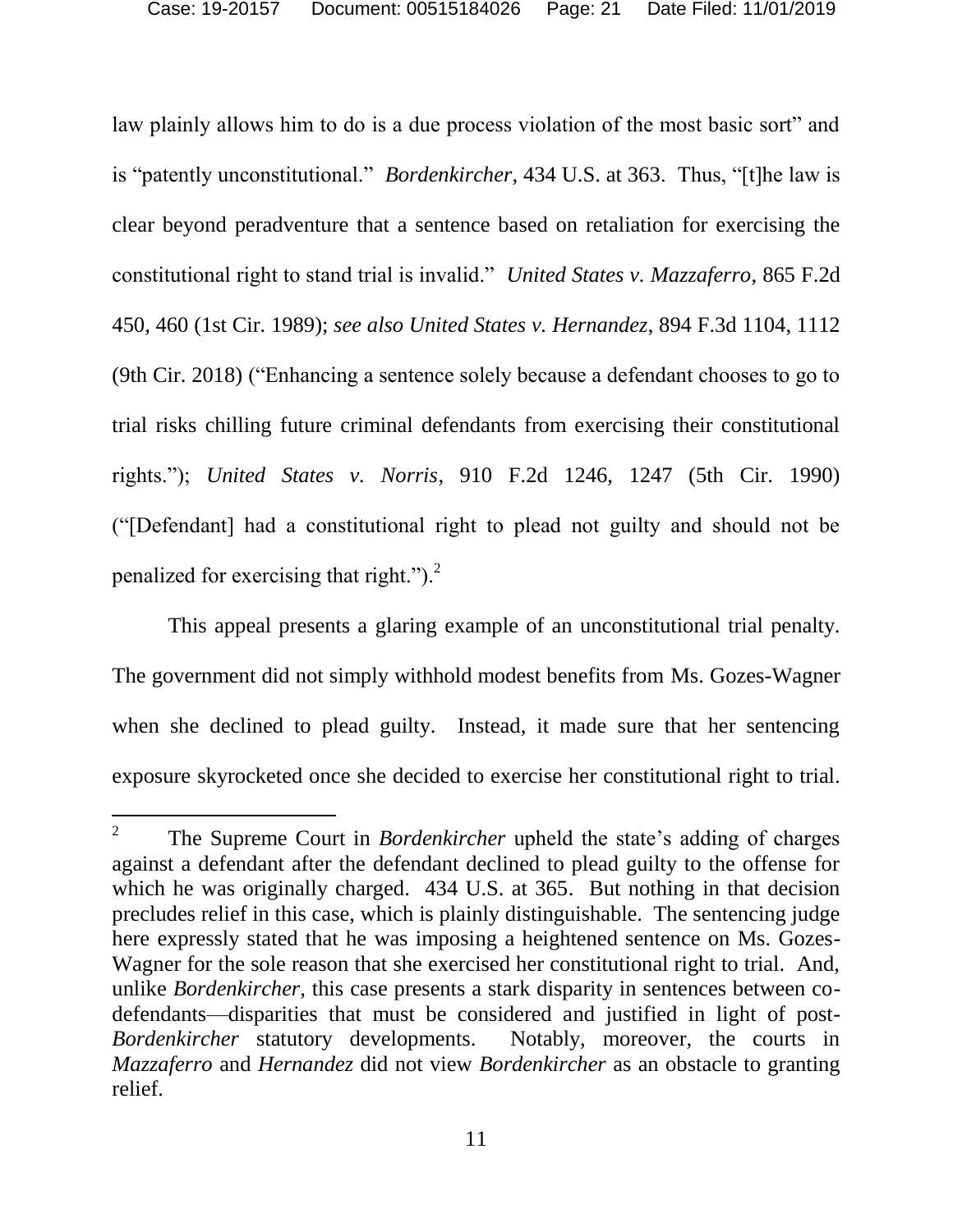After the government secured guilty pleas from two of Ms. Gozes-Wagner's codefendants that locked in reduced charges that exposed them to a maximum sentence of five and ten years, respectively, it returned a new indictment against Ms. Gozes-Wagner that charged her with an additional crime and increased her maximum sentence from ten years to thirty years. And the government sought a ratcheted-up sentence after trial—twenty years in prison—even though it conceded that Ms. Gozes-Wagner was a "mid-level manager" who was less culpable than her co-defendants, who were the "kingpin[s]" of the fraud scheme. ROA.516, 1153.

The district court nevertheless adopted the government's recommended sentence of twenty years' imprisonment, ignoring the suspicious timing of the government's additional, more severe charges against Ms. Gozes-Wagner and the great disparity in sentences between her and her more culpable co-defendants. The court decided that the 300 percent increase in sentence compared to two codefendants (who faced a maximum of five years) and the 200 percent increase compared to the other co-defendant (who faced a maximum of ten years) was justified because, "bottom line," Ms. Gozes-Wagner exercised her constitutional trial rights while the others did not. ROA.1234.

While other cases might present closer questions, there is no debating that Ms. Gozes-Wagner, a nonviolent first offender, was punished—harshly so—for making the government prove its case at trial. This is "patently unconstitutional."

12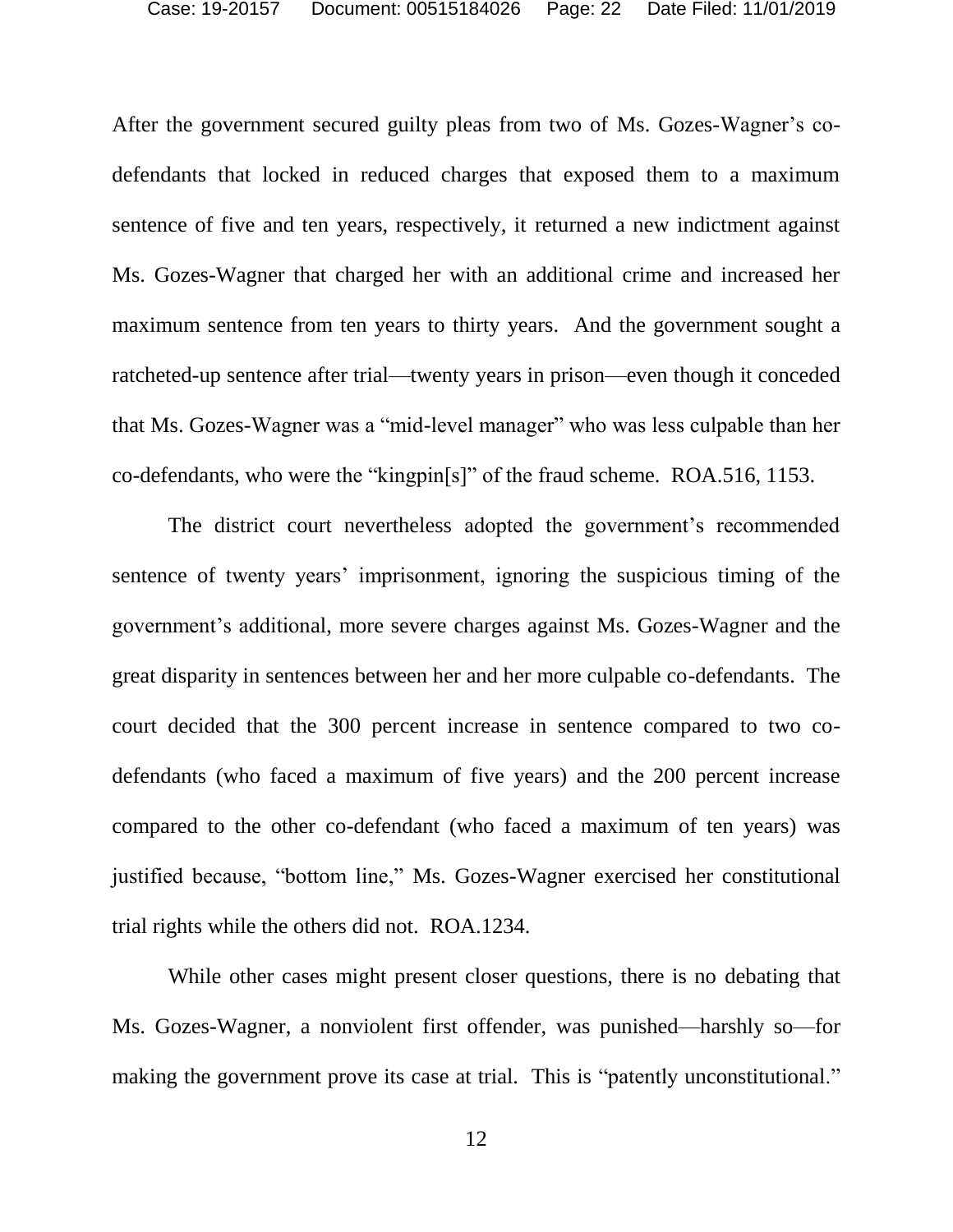*Bordenkircher*, 434 U.S. at 363. Accordingly, the Court should vacate her sentence and remand for resentencing.

#### <span id="page-22-0"></span>**II. THE TRIAL PENALTY ERODES KEY FOUNDATIONS OF THE CRIMINAL JUSTICE SYSTEM.**

In addition to unlawfully punishing criminal defendants for exercising a constitutional right, the trial penalty imperils other critical pillars of the criminal justice system. It compromises the Sixth Amendment right to a jury trial, increases the likelihood that innocent persons will be convicted, disrupts proportionality in punishment, and frustrates public review of government conduct.

#### <span id="page-22-1"></span>**A. The Trial Penalty Fundamentally Undermines the Sixth Amendment Right to a Jury Trial.**

The most obvious and pernicious effect of the trial penalty has been its steady erosion of criminal defendants' Sixth Amendment right to a jury trial. Indeed, "[t]he trial penalty has transformed the Sixth Amendment right to trial by jury into a fiction for the vast majority of people accused of crimes." Emma Andersson & Jeffery Robinson, *The Insidious Injustice of the Trial Penalty: "It Is Not the Intensity but the Duration of Pain that Breaks the Will to Resist,"* 31 Fed. Sent'g Rep., No. 4–5, at 222, 222 (2019); *see also id.* ("Trial has become a seldom seen and seldom utilized part of the criminal legal system, and justice has suffered as a result."); Vikrant P. Reddy & R. Jordan Richardson, *Why the Founders Cherished the Jury*, 31 Fed. Sent'g Rep., No. 4–5, at 316, 317 (2019) ("The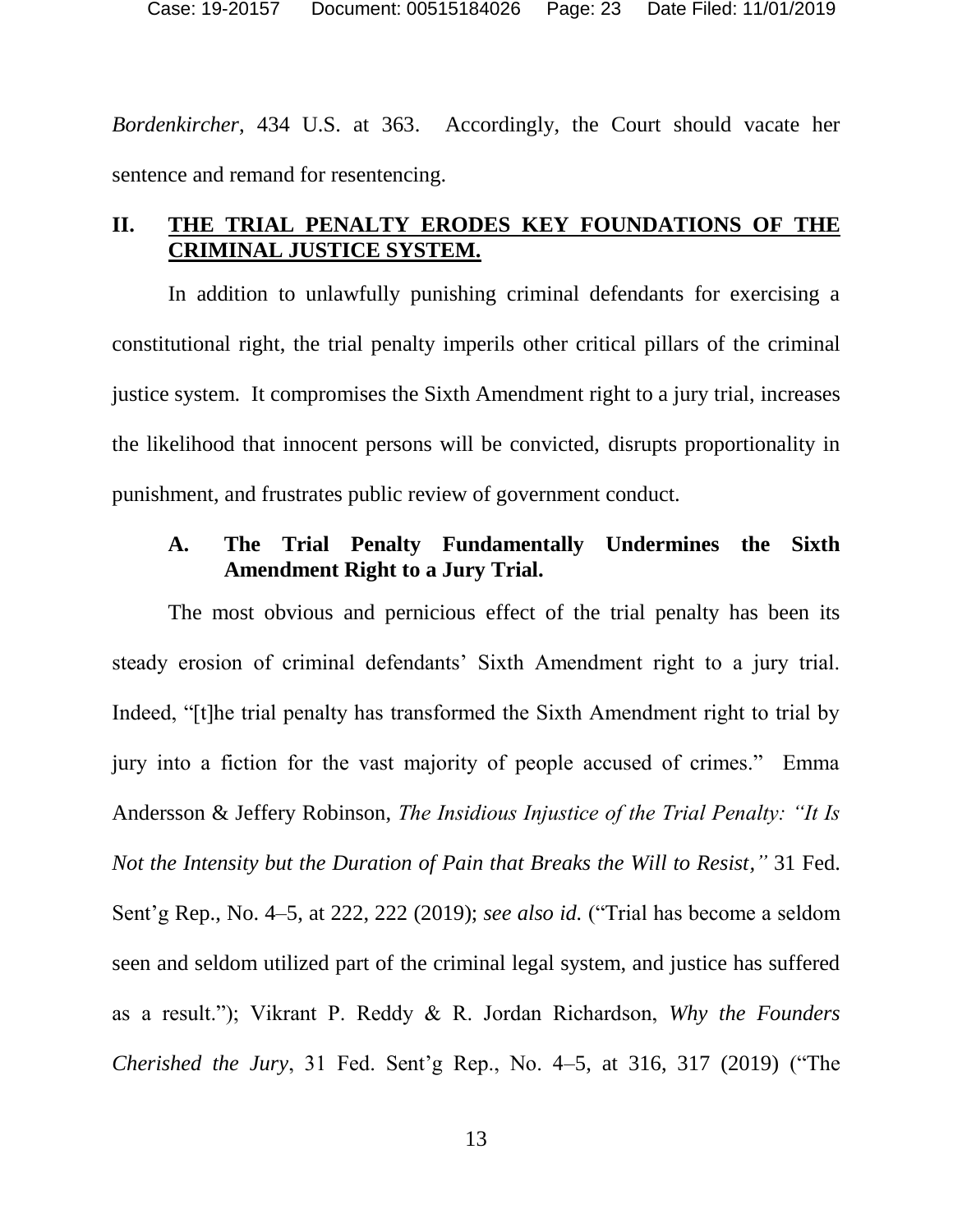cherished right of trial by jury . . . has become a mere afterthought in the modern criminal justice system.").

Eliminating the jury trial as an option for most criminal defendants uproots the jury's ancient and venerable place in the criminal justice system, with potentially disastrous consequences. The Supreme Court long has recognized that "trial by jury in criminal cases is fundamental to the American system of justice," "essential" both for "preventing miscarriages of justice and for assuring that fair trials are provided for all defendants." *Duncan v. Louisiana*, 391 U.S. 145, 149, 158 (1968). The Founders shared this belief in the centrality of the jury, which serves as a "paradigmatic image underlying the Bill of Rights" that "summed up indeed, embodied—the ideals of populism, federalism, and civic virtue that were the essence of the original Bill of Rights." Akhil Reed Amar, *The Bill of Rights as a Constitution*, 100 Yale L.J. 1131, 1190 (1991). It thus comes as no surprise that "the right to trial by jury was probably the most valued of all civil rights" for the founding generation. Reddy & Richardson, *supra* at 316; *see also*, *e.g.*, Amar, *supra* at 1183 (noting that "the only right secured in all state constitutions penned between 1776 and 1787 was the right of jury trial in criminal cases").

The right to a jury trial "is no mere procedural formality, but a fundamental reservation of power in our constitutional structure." *Blakely v. Washington*, 542 U.S. 296, 305–06 (2004). "Just as suffrage ensures the people's ultimate control in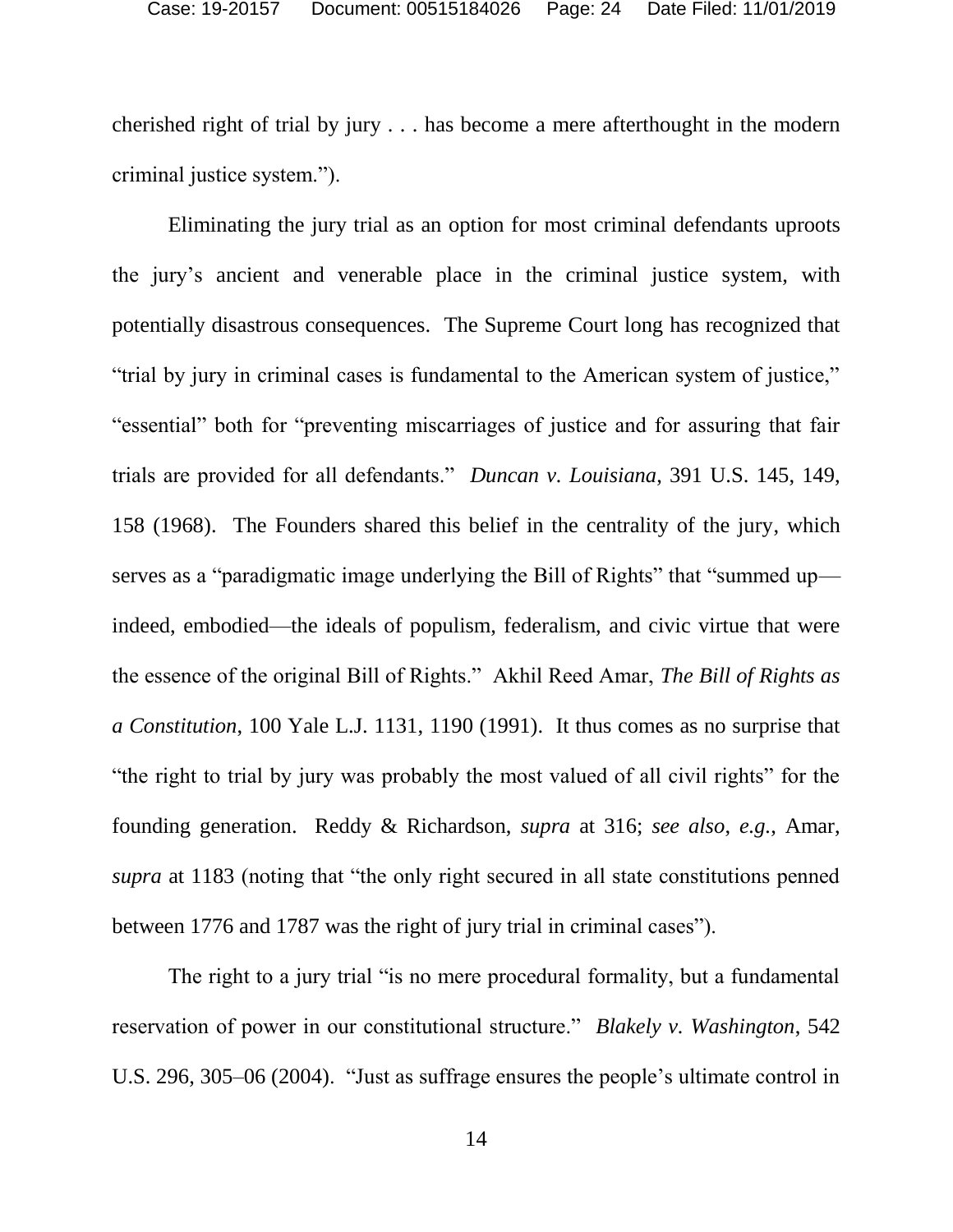the legislative and executive branches, jury trial is meant to ensure their control in the judiciary." *Id.* at 306; *accord*, *e.g.*, *United States v. Haymond*, 139 S. Ct. 2369, 2375 (2019) (plurality opinion) (similar). Granting ultimate decision-making authority to the people in criminal cases secures liberty for individual defendants by guarding against arbitrary government action. *See, e.g.*, *Alleyne v. United States*, 570 U.S. 99, 114 (2013) (referring to the "historical role of the jury as an intermediary between the State and criminal defendants"); *Duncan*, 391 U.S. at 155 ("A right to jury trial is granted to criminal defendants in order to prevent oppression by the Government."); Rachel E. Barkow, *Recharging the Jury: The Criminal Jury's Constitutional Role in an Era of Mandatory Sentencing*, 152 U. Pa. L. Rev. 33, 55 (2003) ("Only by interposing the people directly between the state and the individual charged with a crime could the people guarantee that the new government would not mimic the tyranny of its predecessor."); Amar, *supra* at 1183 ("[T]he key role of the jury was to protect ordinary individuals against governmental overreaching.").

Jury trials are indispensable for yet another reason: they promote trust in the law and the criminal justice system. "The jury, over the centuries, has been an inspired, trusted, and effective instrument for resolving factual disputes and determining ultimate questions of guilt or innocence in criminal cases." *Peña-Rodriguez v. Colorado*, 137 S. Ct. 855, 860 (2017). "Over the long course its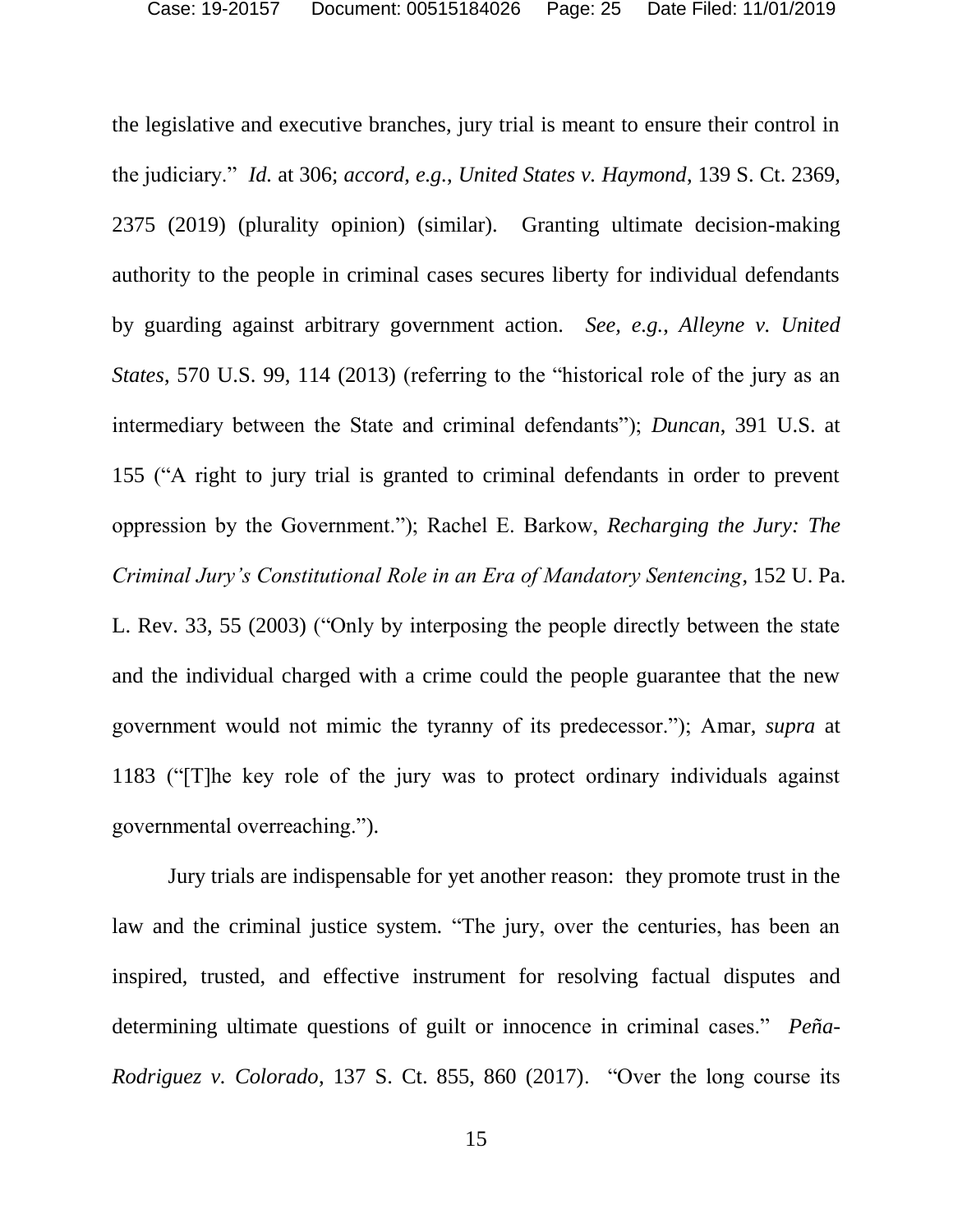judgments find acceptance in the community, an acceptance essential to respect for the rule of law." *Id.* Put differently, "[c]ommunity participation in the administration of the criminal law" is "critical to public confidence in the fairness of the criminal justice system." *Taylor v. Louisiana*, 419 U.S. 522, 530 (1975); *accord*, *e.g.*, *Peña-Rodriguez*, 137 S. Ct. at 860 ("The jury is a tangible implementation of the principle that the law comes from the people."); *Powers v. Ohio*, 499 U.S. 400, 407 (1991) ("Jury service preserves the democratic element of the law, as it guards the rights of the parties and ensures continued acceptance of the laws by all of the people.").

By pressuring defendants to plead guilty to avoid a substantially enhanced punishment after trial by jury, the trial penalty strikes at the heart of the Sixth Amendment's jury guarantee and imperils its salutary effects. Indeed, "[t]he constitutional complaint" that enhancing a person's sentence as punishment for exercising her constitutional right to trial offends the Constitution "seems particularly acute . . . because the very purpose of the jury guarantee is to prohibit the government from punishing a defendant without a jury's approval." Carissa Byrne Hessick & F. Andrew Hessick, *Recognizing Constitutional Rights at Sentencing*, 99 Cal. L. Rev. 47, 62–63 (2011). "It results in a perverse situation in which the government punishes a person because he demands that the government satisfy this exact prerequisite to punishment." *Id.* at 63. And this state of affairs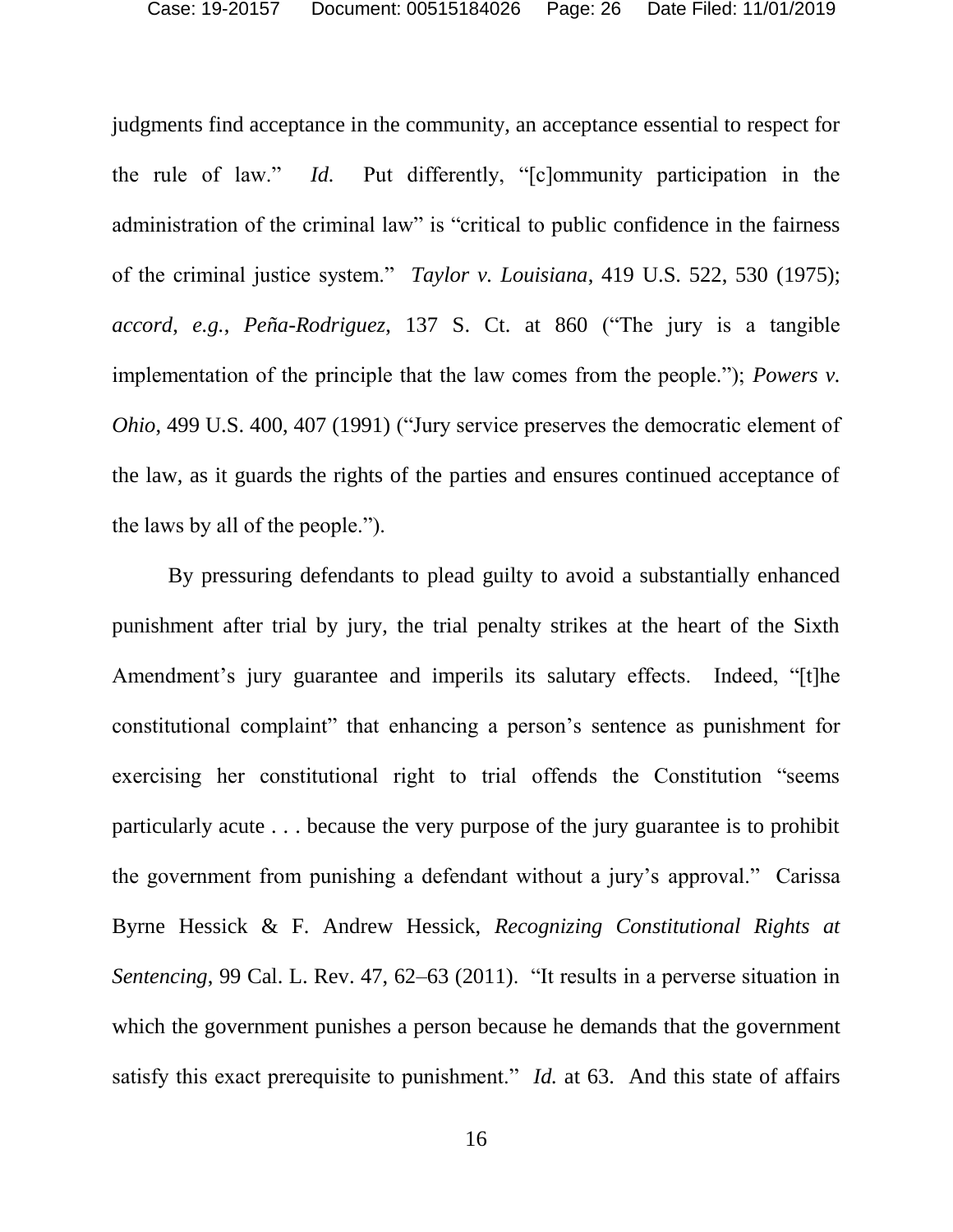cannot be justified by the "age-old criticism" that "[j]ury trials are inconvenient for the government," and so a trial penalty is necessary to ensure that all but a few defendants plead guilty. *See Haymond*, 139 S. Ct. at 2384 (plurality opinion). "[L]ike much else in our Constitution, the jury system isn't designed to promote efficiency but to protect liberty." *Id.* (plurality opinion); *accord*, *e.g.*, *Apprendi v. New Jersey*, 530 U.S. 466, 498 (2000) (Scalia, J., concurring) ("[The jury-trial guarantee] has never been efficient, but it has always been free."). Because the trial penalty undermines this core protection of liberty, it should be vigorously policed and invalidated whenever imposed.

#### <span id="page-26-0"></span>**B. The Trial Penalty Compromises the Integrity of the Criminal Justice System.**

The trial penalty undermines the criminal justice system in other significant ways.

*First*, and perhaps most concerning, the trial penalty exerts pressure on innocent defendants to plead guilty to crimes that they did not commit. The stark disparity in sentences following conviction by guilty plea and those following conviction after trial induces a rational defendant to plead guilty to avoid greater punishment—even if she is innocent. Indeed, "[t]he distance between what is being offered and the potential sentencing exposure for those who go to trial" has become "so large that few defendants take the risk of turning down the offer." Mona Lynch, *Hard Bargains: The Coercive Power of Drug Laws in Federal Court*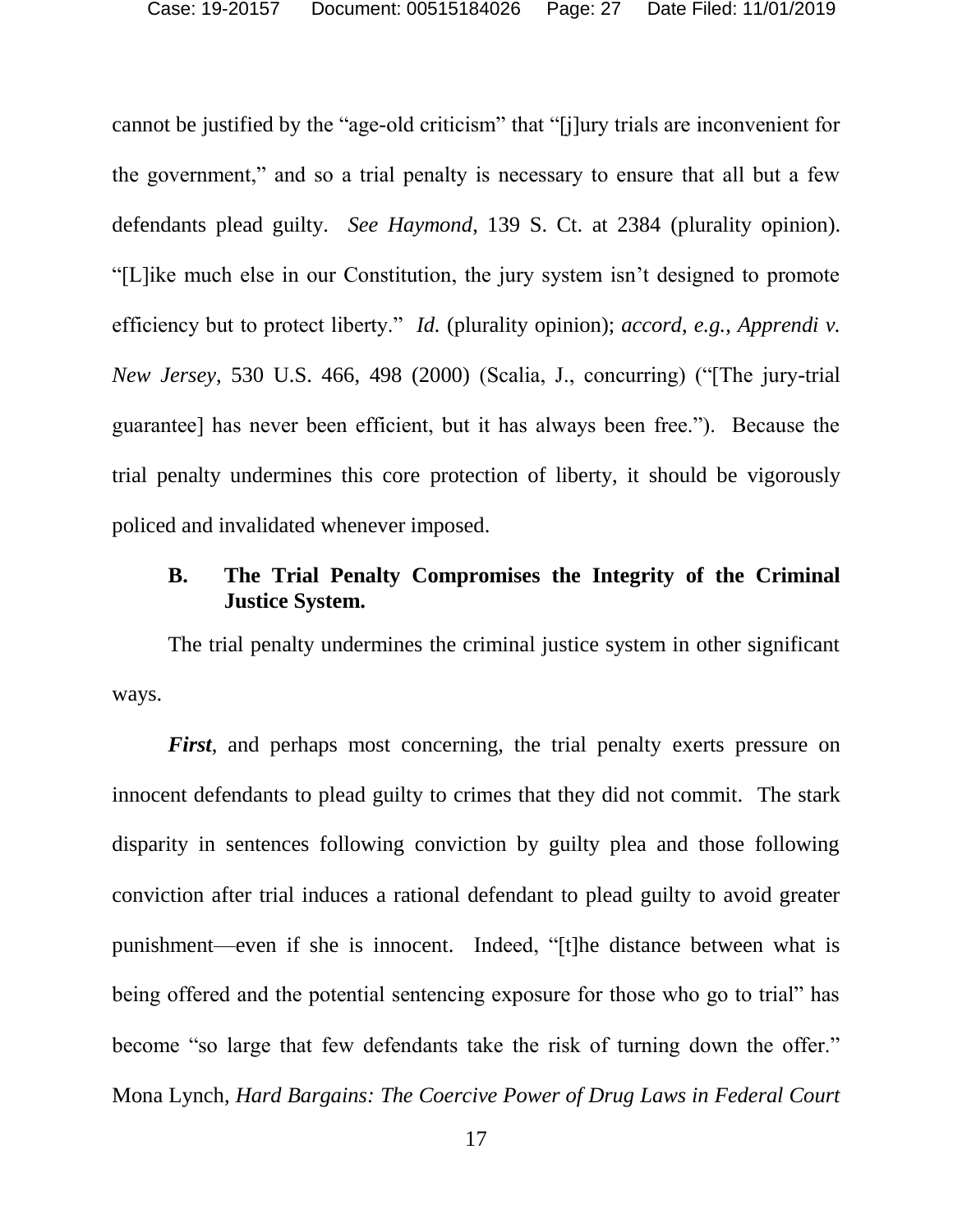(2016); *see also* Lucian E. Dervan, *Bargained Justice: Plea-Bargaining's Innocence Problem and the Brady Safety-Valve*, 2012 Utah L. Rev. 51, 95 (2012) ("At some point, the sentencing differential becomes so large that it destroys the defendant's ability to act freely and decide in a rational manner whether to accept or reject the government's offer.").

Empirical evidence confirms that this is not simply an abstract fear. A large number of innocent defendants, in fact, plead guilty. For example, the National Registry of Exoneration has identified 498 individuals who pleaded guilty to a crime that they never committed, a figure that accounts for 20 percent of the exonerees in the database.<sup>3</sup> The Innocence Project similarly reports that 41 of the 367 individuals exonerated based on DNA evidence since 1989 had pleaded guilty to crimes that they did not commit. 4

To make matters worse, the incentive to plead guilty under threat of the trial penalty typically is strongest in cases where conviction is less certain—as often would be the case for the innocent. Evidence suggests that prosecutors scale plea

l

<sup>3</sup> *See The National Registry of Exonerations*, U. Mich. L. Sch., http://www.law.umich.edu/

special/exoneration/Pages/detaillist.aspx?View=%7bFAF6EDDB-5A68-4F8F-8A52-2C61F5BF9EA7%7d&FilterField1=Group&FilterValue1=P (last visited Oct. 30, 2019).

<sup>4</sup> *DNA Exonerations in the United States*, Innocence Project, https://www.innocenceproject.org/dna-exonerations-in-the-united-states/ (last visited Oct. 30, 2019).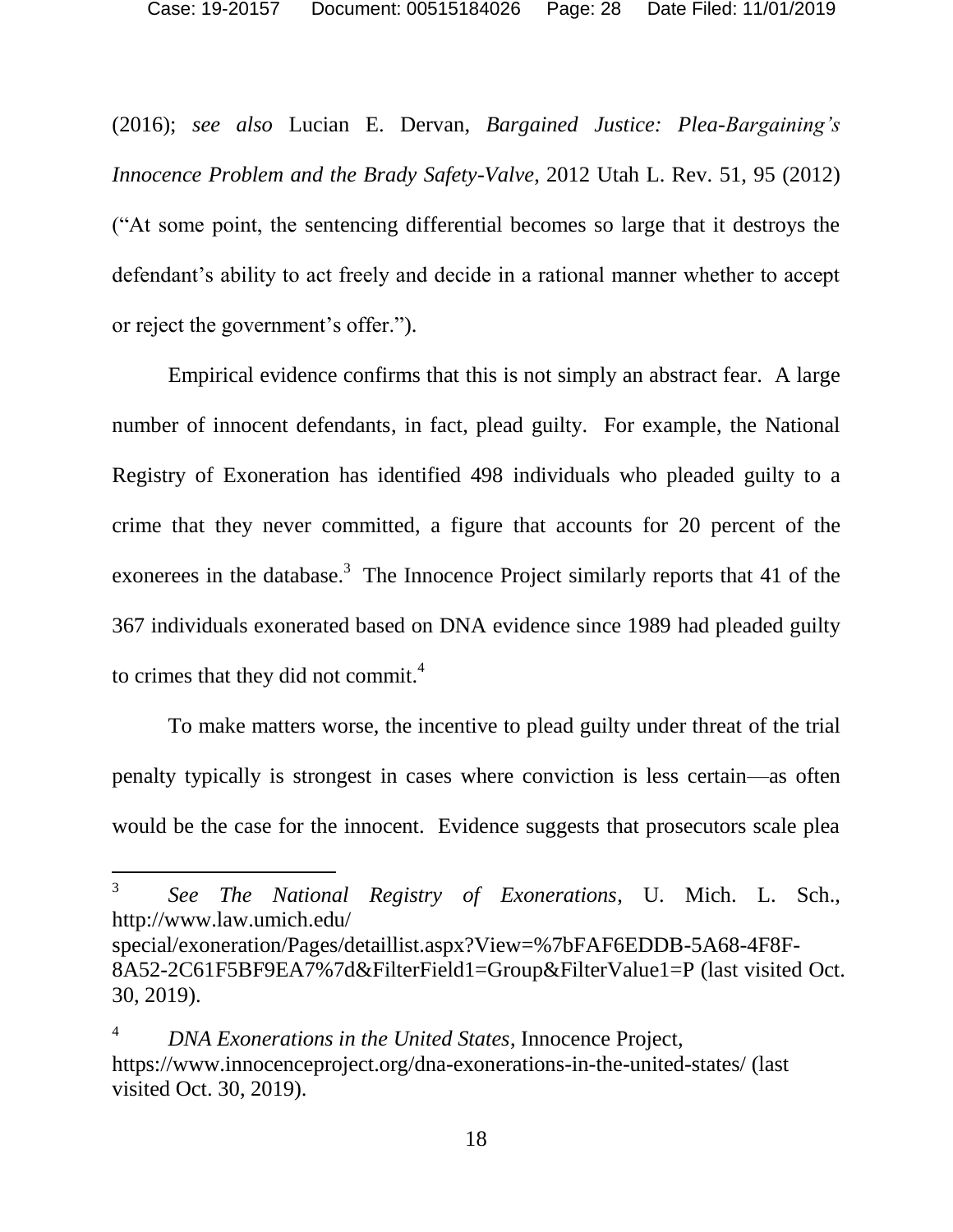discounts to the strength of the case. *See* Shawn D. Bushway *et al.*, *An Explicit Test of Plea Bargaining in the "Shadow of the Trial,"* 52 Criminology, No. 4, at 723, 723–54 (2014). Prosecutors thus are more likely to offer "larger plea discounts, greater plea-trial differentials, and increased incentives for innocent defendants to waive their Sixth Amendment rights." Brian D. Johnson, *Trials And Tribulations: The Trial Tax And The Process Of Punishment*, 48 Crime & Just. 313, 338 (2019). As a result, the trial penalty is likely to be the most severe—and the attendant pressure to plead guilty the most pronounced—for the wrongly accused.

**Second**, the trial penalty reduces transparency in and oversight of the criminal justice system. By pressuring almost all defendants to forgo trial by jury, the trial penalty reduces the opportunity for the public to evaluate the government's prosecutions and law enforcement conduct. An increase in plea bargains contributes to "incomplete investigations, inadequate disclosure, limited adversarial testing," and "perfunctory judicial oversight." Jenia I. Turner, *Plea Bargaining*, Reforming Crim. Just.: A Report of the Acad. for Just. on Bridging the Gap between Scholarship and Reform, Vol. 3, at 75 (Erik Luna Ed., 2017), https://law.asu.edu/sites/default/files/pdf/academy\_for\_justice/4\_Reforming-

Criminal-Justice\_Vol\_3\_Plea-Bargaining.pdf. Judicial review of the government's conduct also becomes more difficult as fewer and fewer cases reach trial due to the trial penalty. As Judge Gerard Lynch observed, the essence of plea bargaining is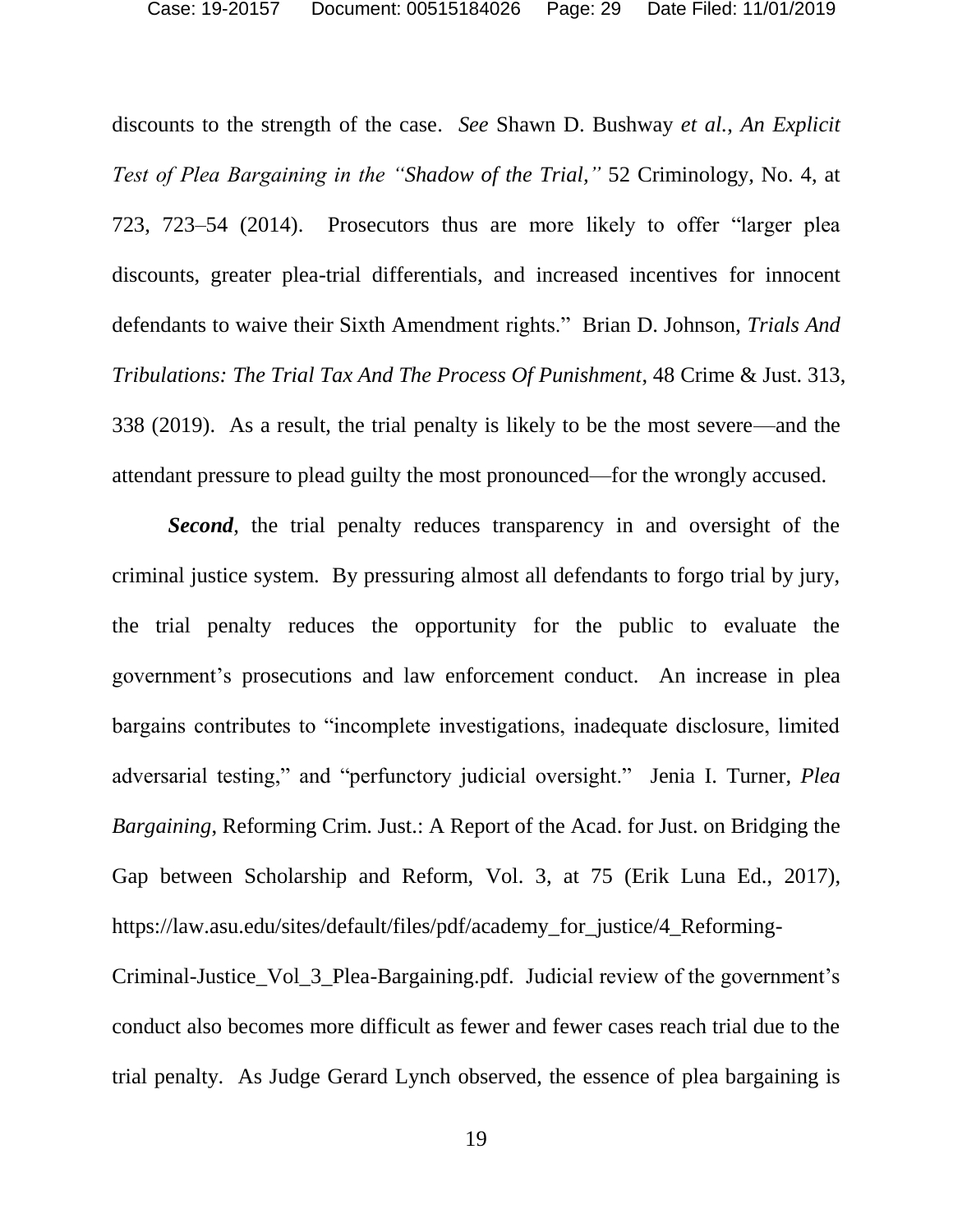that prosecutors replace the judge and jury as the "central adjudicator of facts" and "arbiter of most legal issues and of the appropriate sentence to be imposed"—thus standing "in absolute distinction from a model of adversarial determination of fact and law before a neutral judicial decision maker." Gerard E. Lynch, *Screening Versus Plea Bargaining: Exactly What Are We Trading Off*, 55 Stan. L. Rev. 1399, 1404 (2003). And the opaqueness of the process is compounded by prosecutors' failure to collect data about plea bargaining and the significant challenges to obtaining what little information there is through open records requests. *See, e.g.*, Nicole Fortier, ACLU Smart Justice, Unlocking the Black Box: How the Prosecutorial Transparency Act Will Empower Communities and Help End Mass Incarceration 8–11 (Feb. 2019).<sup>5</sup>

Thus, as the trial penalty reduces the number of criminal cases that reach trial, both the public and the judiciary have a markedly diminished opportunity to police the conduct of prosecutors and law enforcement. Public confidence in the criminal justice system suffers as a result.

*Third*, the trial penalty violates the guiding tenet of the criminal justice system that punishment should correspond to the defendant's actual culpability. The Supreme Court has held "as a matter of principle that a criminal sentence must

 $\overline{a}$ 5

https://www.aclu.org/sites/default/files/field\_document/aclu\_smart\_justice prosecutor\_transparency\_report.pdf.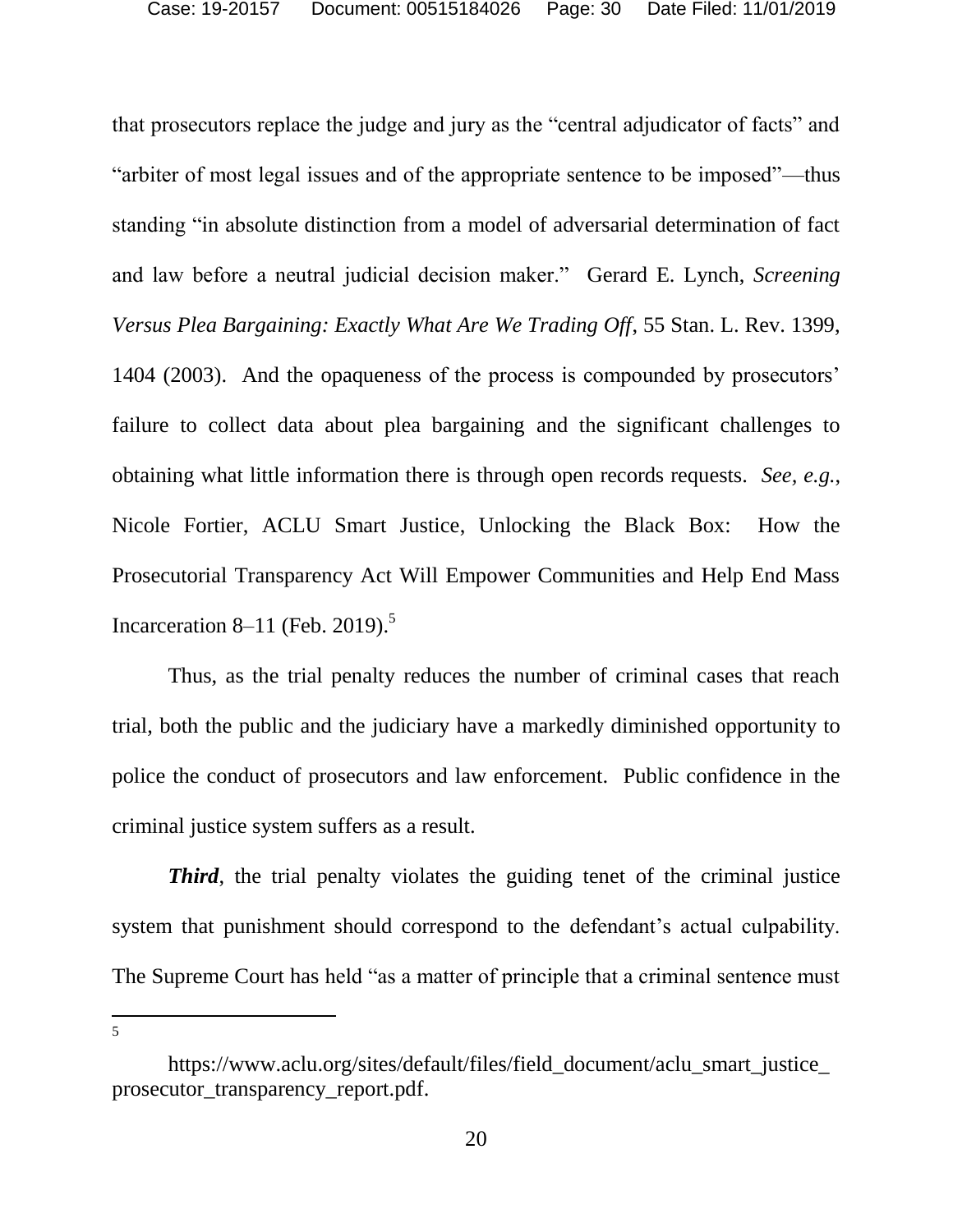be proportionate to the crime for which the defendant has been convicted." *Solem v. Helm*, 463 U.S. 277, 290 (1983); *see also* 18 U.S.C. § 3553(a) (instructing judges to impose sentences that are "sufficient, but not greater than necessary" to achieve the recognized goals of sentencing). And the Supreme Court has identified three comparative metrics that determine whether a particular sentence is proportional. *Solem*, 463 U.S. at 290–91 (highlighting "the gravity of the offense and the harshness of the penalty," "the sentences imposed on other criminals in the same jurisdiction," and "the sentences imposed for commission of the same crime in other jurisdictions"). The trial penalty, by definition, results in significantly different sentences for defendants convicted on the basis of identical conduct—or worse, far harsher sentences for defendants who are less culpable. As a result, the trial penalty undermines the aim of the criminal justice system to impose punishments commensurate with culpability.

The Guidelines provisions that call for enhanced sentences for financial crimes—which played an outsized role in this case—are a key contributor to the chasm between culpability and punishment caused by the trial penalty. The amount of loss caused by a crime can increase a defendant's Guidelines range by as much as twenty years. *See* U.S. Sentencing Guidelines Manual § 2B1.1 (U.S. Sentencing Comm'n 2018). And a prosecutor has wide discretion to manipulate the amount of loss attributed to two equally culpable defendants—reducing the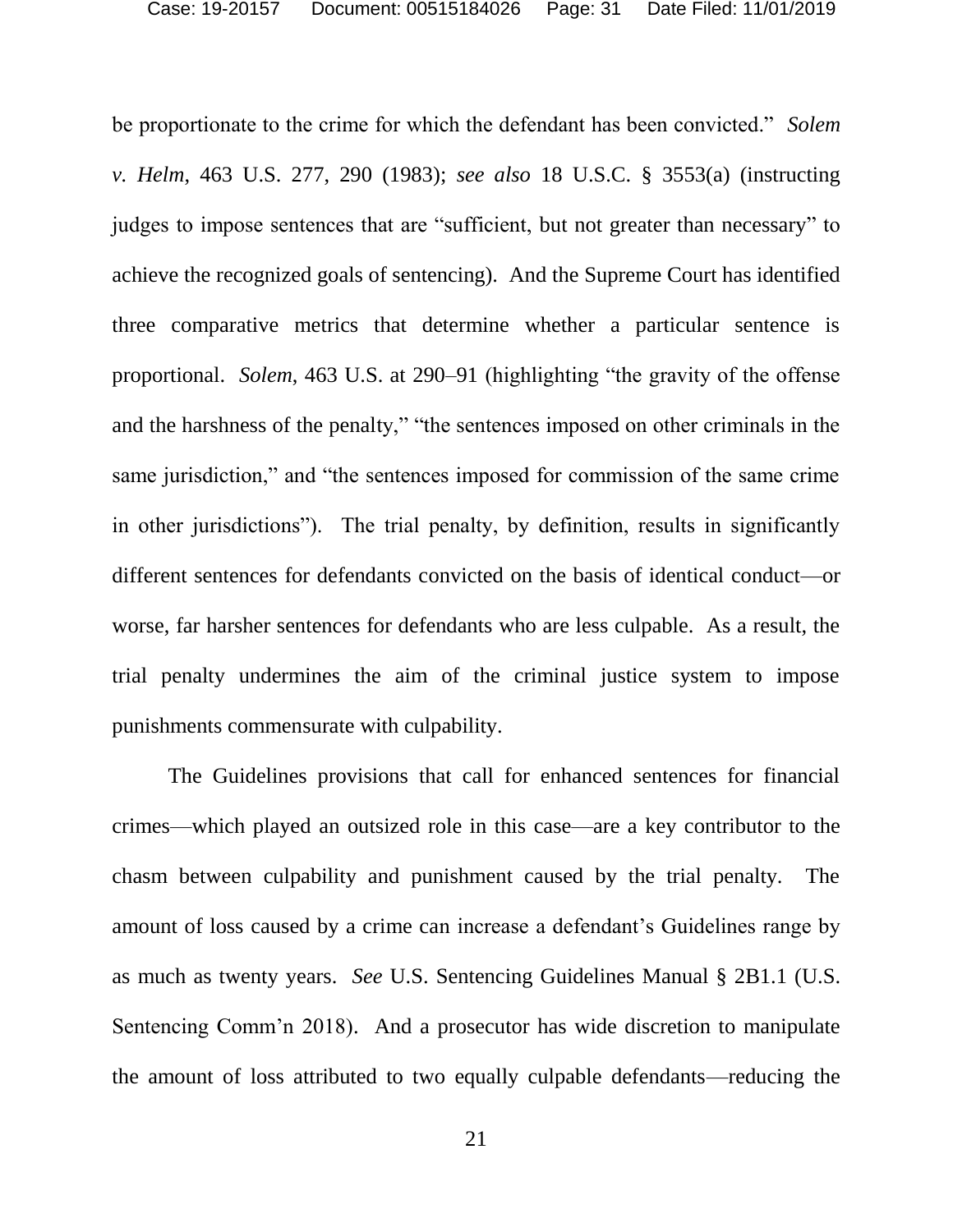figure for the defendant who pleaded guilty while increasing it for the defendant who went to trial. The exercise of that discretion, in turn, contributes to a huge disparity in ultimate sentences for similarly situated defendants (as this case starkly demonstrates).

It thus comes as no surprise that judges, scholars, and even former prosecutors have recognized that an emphasis on the amount of loss often leads to sentences that are disproportionate to the seriousness of the offense. *See, e.g.*, *United States v. Emmenegger*, 329 F. Supp. 2d 416, 427 (S.D.N.Y. 2014) ("In many cases, including this one, the amount stolen is a relatively weak indicator of the moral seriousness of the offense or the need for deterrence."); Jed S. Rakoff, *Why the Federal Sentencing Guidelines Should Be Scrapped*, 26 Fed. Sent'g Rep., No. 1, at 6, 7 (2013) ("[I]t should be obvious that in a great many, perhaps most, cases . . . the amount of loss does not fairly convey the reality of the crime or the criminal."); Mark H. Allenbaugh, *"Drawn From Nowhere": A Review of the U.S. Sentencing Commission's White-Collar Sentencing Guidelines and Loss Data*, 26 Fed. Sent'g Rep., No. 21, at 19, 25 (2013) ("Although the concept of loss has intuitive appeal as a measure of economic offense seriousness, it is far too abstract in its current form to serve as an appropriate sentencing factor for so many diverse types of offenses and offenders."); *accord* NACDL Report at 33.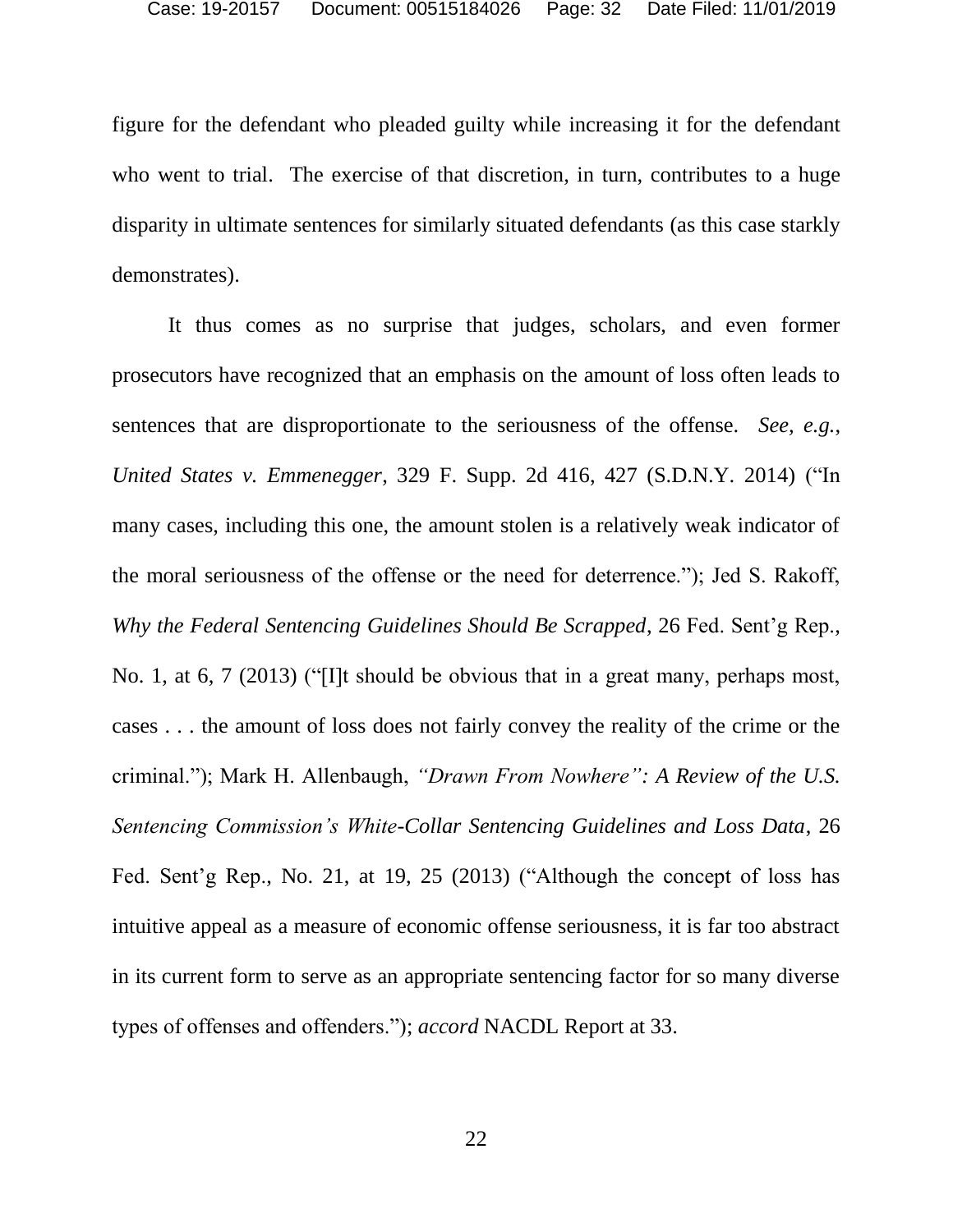*Fourth*, just as the trial penalty gives most defendants little choice but to plead guilty, it likewise pressures them to accept all manner of onerous terms as a condition to pleading guilty and receiving a lower sentence. These terms include, for example, waiver of a defendant's right to challenge the applicability of the statute of conviction, the legality of police conduct (including the acquisition of evidence critical to proving the charges against her), and the lawfulness of her sentence. *See, e.g.*, Alexandra W. Reimelt, *An Unjust Bargain: Plea Bargains and Waiver of the Right to Appeal*, 51 B.C. L. Rev. 871 (2010); NACDL Report at 28. As a result of the waivers in guilty pleas, moreover, defendants increasingly never receive exculpatory evidence in the possession of prosecutors—evidence that might reveal the government's challenges in obtaining a conviction, or, more disturbingly, the defendant's innocence.

### <span id="page-32-0"></span>**III. COURTS SHOULD CAREFULLY SCRUTINIZE SENTENCING RECOMMENDATIONS THAT APPEAR TO PENALIZE DEFENDANTS FOR EXERCISING THEIR RIGHT TO A JURY TRIAL.**

Courts should scrutinize all sentencing recommendations for defendants who were convicted after trial—particularly in cases, like this one, where one or more co-defendants pleaded guilty—to guard against prosecutorial vindictiveness and ensure that the government is not seeking to penalize a defendant for exercising her constitutional trial rights. A sentencing court should look at factors including the sequencing of charges (whether the government added charges when a defendant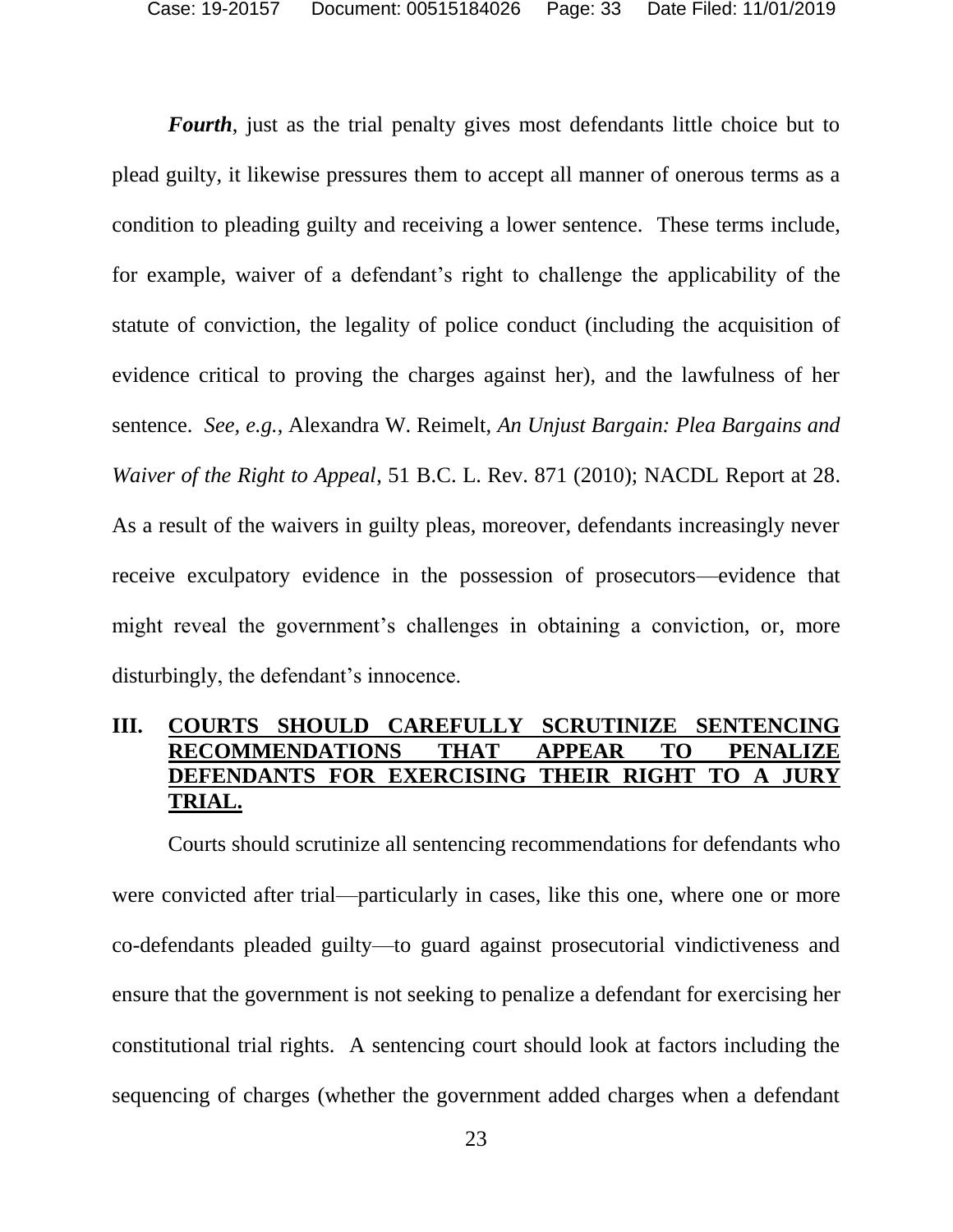refused to plead guilty) and the disparity in sentencing recommendation (whether the proposed sentence substantially exceeds that recommended for or received by similarly situated defendants who pleaded guilty) to determine whether imposing a particular sentence would constitute a forbidden trial penalty.

Although some cases might present close questions, the red flags in this case leave no doubt that the government sought to punish Ms. Gozes-Wagner for having the audacity to make it prove its case at trial. As explained above, the government added a charge carrying a maximum penalty of twenty years' imprisonment thereby tripling her maximum exposure—when Ms. Gozes-Wagner declined to plead guilty, while at the same time dropping that same charge against her cooperating co-defendants. Not only that, it recommended that Ms. Gozes-Wagner receive a sentence of twenty years, even though two of her concededly more culpable co-defendants were subject to a maximum five-year sentence and the third a maximum ten-year sentence.

Where, as here, the government recommends a sentence that appears to punish a defendant for going to trial, a court must carefully consider whether imposing that sentence is lawful and consistent with overarching sentencing standards. Courts have ample means at their disposal to prevent the imposition of a trial penalty, even if the recommended sentence falls within the properly calculated Guidelines range. Indeed, a sentencing court "does not enjoy the benefit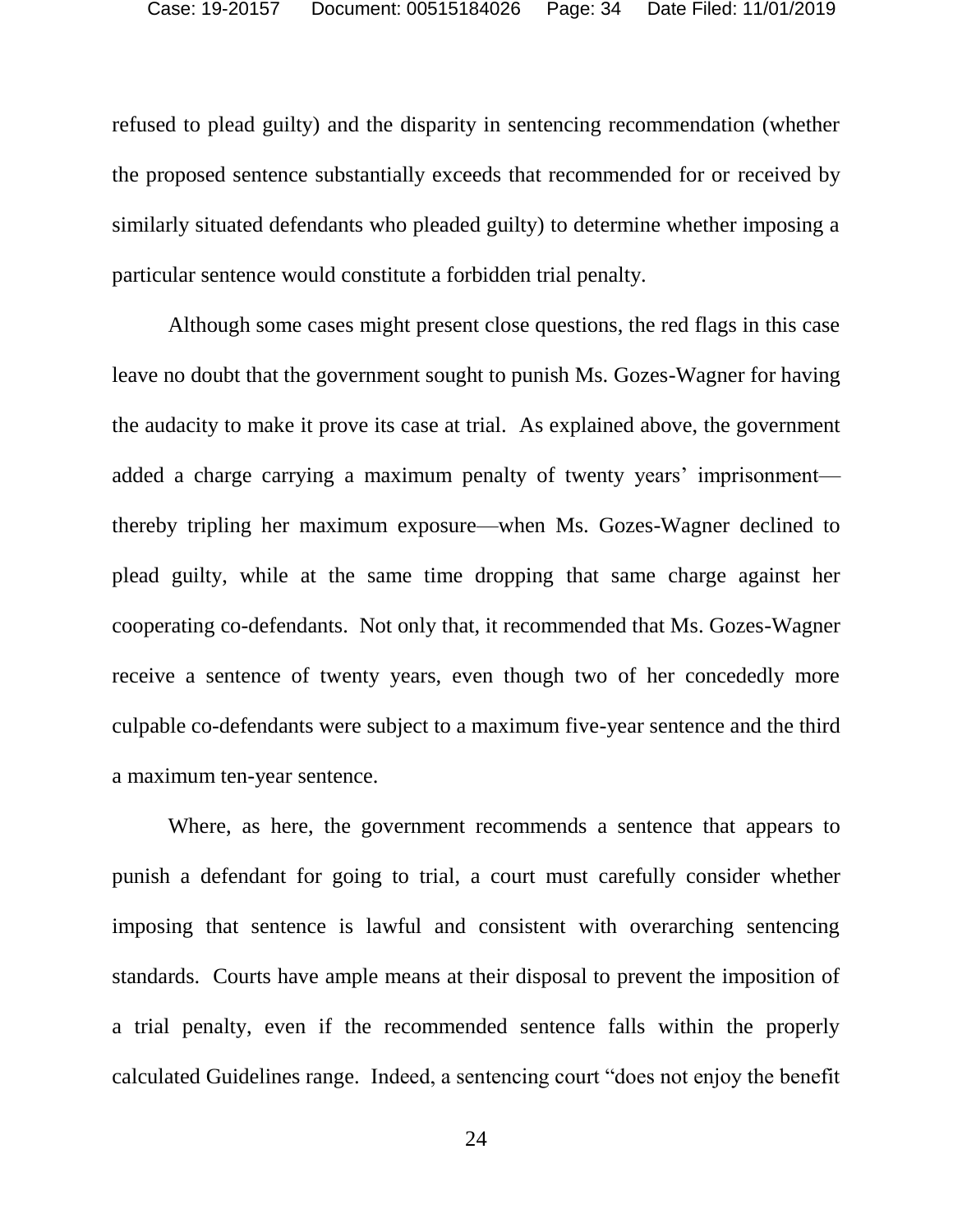of a legal presumption that the Guidelines should apply." *Rita v. United States*, 551 U.S. 338, 351 (2007). Similarly, the Supreme Court has stressed that "a sentencing court may no longer rely exclusively on the Guidelines range; rather, the court 'must make an individualized assessment based on the facts presented' and the other statutory factors." *Beckles v. United States*, 137 S. Ct. 886, 894 (2017) (citation omitted).

Significantly, now that the Guidelines are advisory, the sentencing considerations enumerated in 18 U.S.C. § 3553(a) have grown in importance and afford sentencing judges substantial discretion to tailor a sentence by varying downward from the Guidelines range. *See, e.g.*, *Pepper v. United States*, 562 U.S. 476, 490 (2011) ("[D]istrict courts may impose sentences within statutory limits based on appropriate consideration of all of the factors listed in  $\S$  3553(a) . . . ."); *Gall v. United States*, 552 U.S. 38, 49–50 (2007) ("[A]fter giving both parties an opportunity to argue for whatever sentence they deem appropriate, the district judge should then consider all of the § 3553(a) factors to determine whether they support the sentence requested by a party."). Section 3553(a) includes two considerations on which courts should focus when determining whether a recommended sentence raises the specter of a trial penalty. First, § 3553(a) directs courts to consider "the need for the sentence imposed . . . to reflect the seriousness of the offense, to promote respect for the law, and to provide just punishment for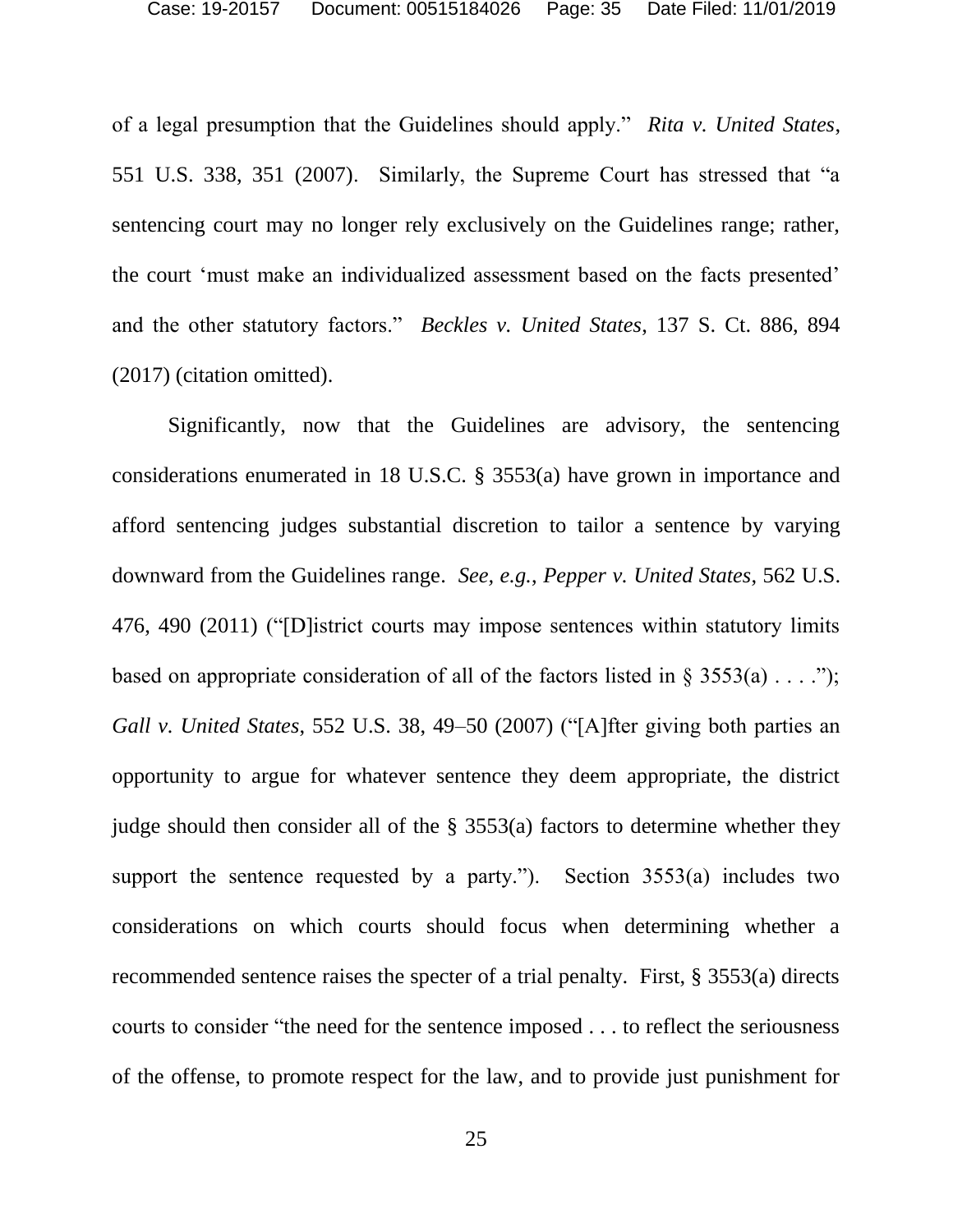the offense." 18 U.S.C.  $\S$  3553(a)(2)(A). Second, the statute requires that courts evaluate "the need to avoid unwarranted sentence disparities among defendants with similar records who have been found guilty of similar conduct." *Id.* § 3553(a)(6); *accord*, *e.g.*, *Gall*, 552 U.S. at 54 (highlighting § 3553(a)(6) and noting that the sentencing judge "gave specific attention to the issue of disparity when he inquired about the sentences already imposed . . . on two of Gall's codefendants").

Applying these considerations, a sentencing court should grant a downward variance in any case in which imposing a sentence within the applicable Guidelines range would result in an impermissible trial penalty. The amount of the variance will depend on the facts of a particular case, but the ultimate sentence should ensure that a defendant who is convicted after trial receives only a slight sentence increase on account of forgoing the benefits of a guilty plea. *See, e.g.*, Johnson, *Plea-Trial Differences in Federal Punishment: Research and Policy Implications*, *supra* at 351 (outlining a proposal of a "system of punishment ceilings in which trial sentences cannot exceed plea outcomes by more than a modest, fixed amount," which would "ensure that trial sentences are not overly punitive rather than preventing leniency in plea offers"); Russell D. Covey, *Fixed Justice: Reforming Plea Bargaining with Plea-Based Ceilings*, 82 Tul. L. Rev. 1237, 1242 (2008) (proposing "plea-based ceilings" pursuant to which "no defendant could receive a punishment after trial that exceeded the sentence he could have had as a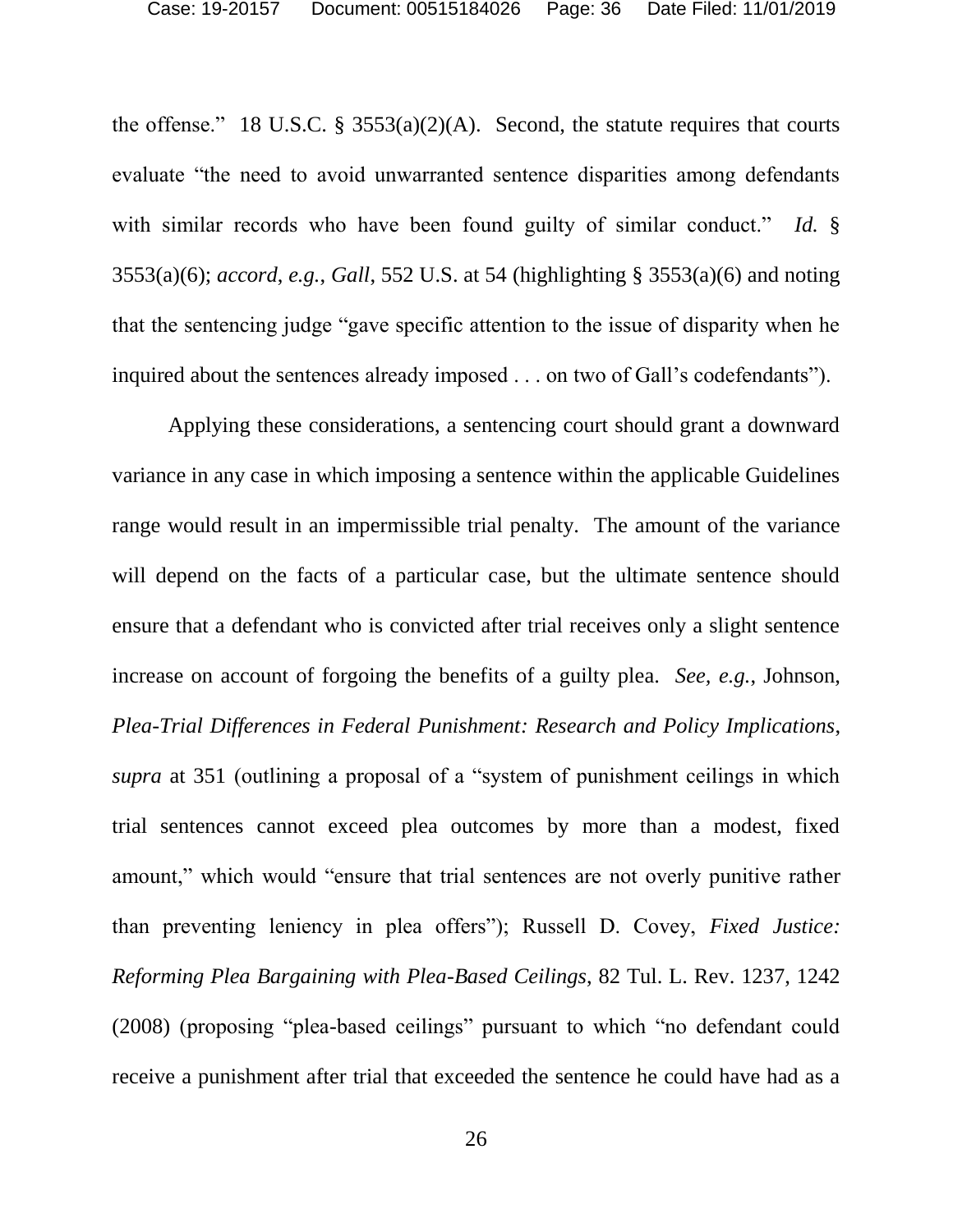result of a plea offer by more than a modest, predetermined amount"); Lippke, *supra* at 726 (proposing that sentencing rewards for pleading guilty "be kept small—something in the range of 10% reductions from deserved sentences"). Faithful application of the statutory sentencing factors to eliminate trial penalties will have potent ameliorative effects for the criminal justice system, including "encourag[ing] more innocent defendants to contest charges, induc[ing] prosecutors to screen cases more carefully, discourag[ing] overcharging, and diminish[ing] the perception that justice is a negotiable commodity often traded away in secret deals." Covey, *supra* at 1258.

In this case, even though the government's charging decisions and recommended sentence—*four times* the statutory maximum for two of Ms. Gozes-Wagner's more culpable co-defendants who pleaded guilty—carried telltale marks of the trial penalty, the district court completely ignored those signs and failed to genuinely consider the statutory sentencing factors. Instead, the court expressed its perceived powerlessness to deviate from the government's recommendation, remarking that it was "not the charging authority." ROA.1233. Compounding the harm in abdicating its responsibility under § 3553(a) to ensure just punishment and avoid unwarranted sentencing disparities, the court in fact expressly *endorsed* the imposition of a trial penalty, observing that Ms. Gozes-Wagner's inflated sentence was justified because, "bottom line, . . . she exercised the constitutional rights that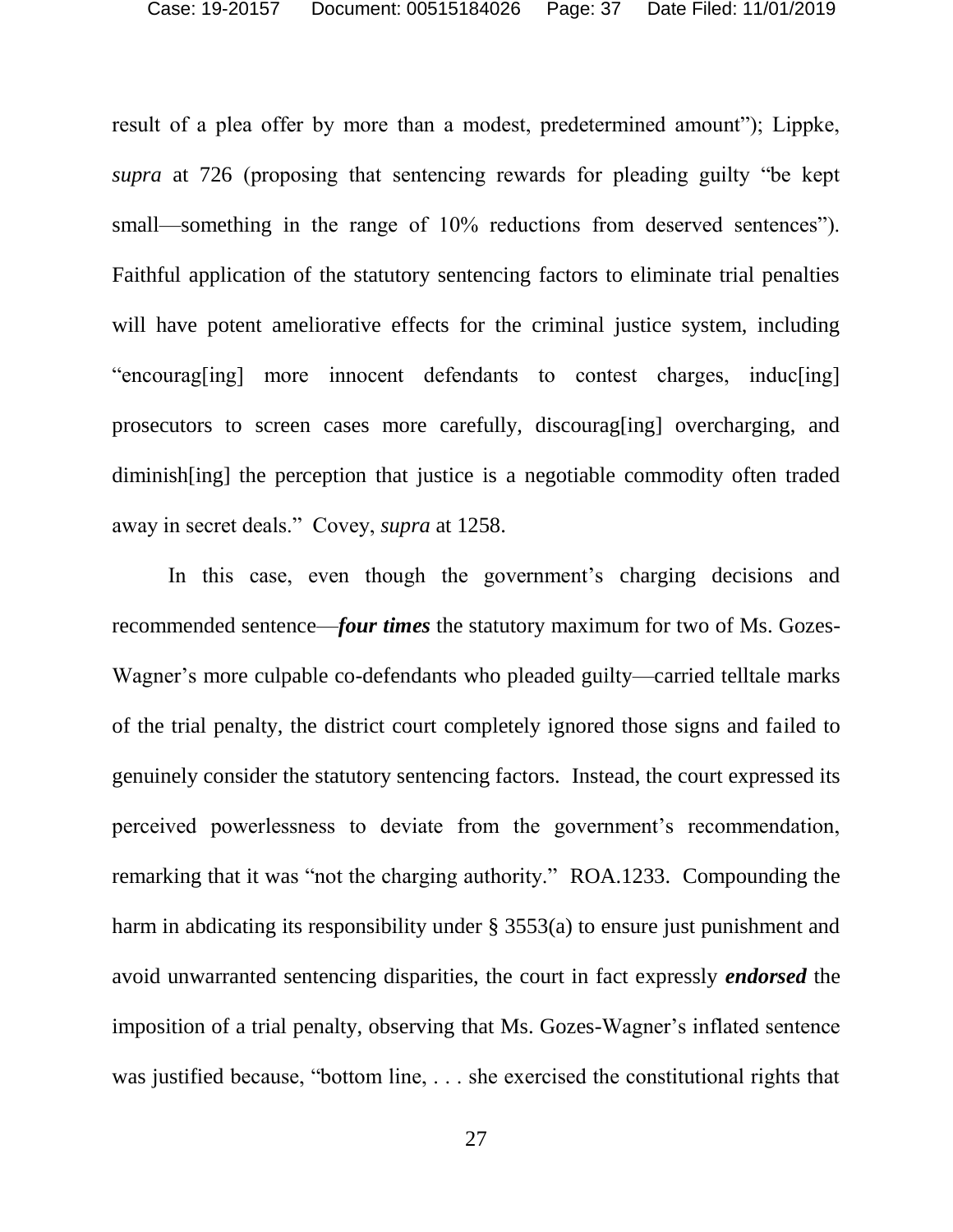she has in the United States to plead not guilty." ROA.1234. The district court's procedural and substantive errors compel reversal to ensure that Ms. Gozes-Wagner is not unconstitutionally punished for exercising her right to trial. *See, e.g.*, *Gall*, 552 U.S. at 51 (explaining that an appellate court must "ensure that the district court committed no significant procedural error," including by "failing to consider the § 3553(a) factors," and then "consider the substantive reasonableness of the sentence under an abuse-of-discretion standard").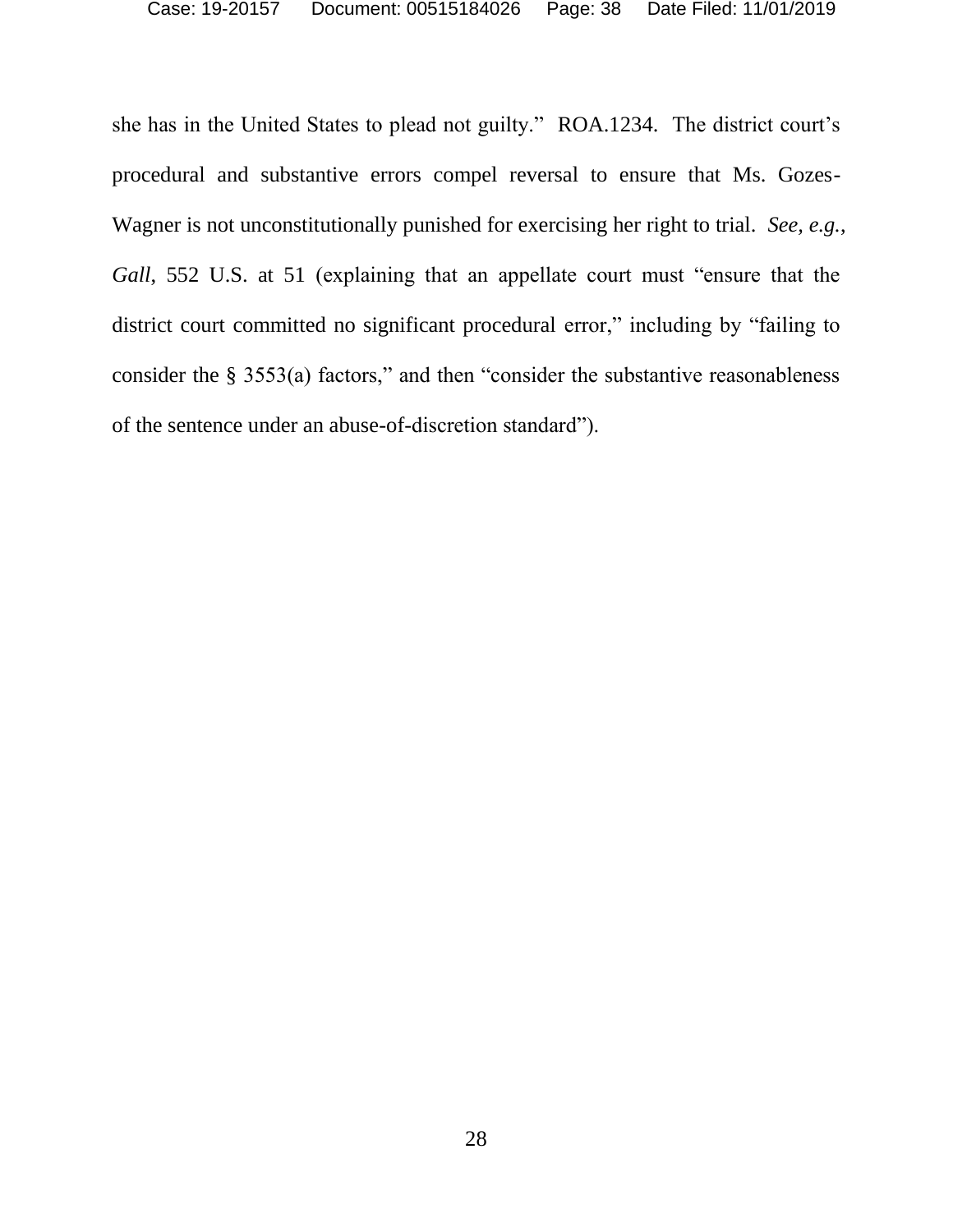#### **CONCLUSION**

<span id="page-38-0"></span>For the foregoing reasons, the Court should reverse the judgment of the district court and vacate Daniela Gozes-Wagner's sentence.

Dated: November 1, 2019 Respectfully submitted,

/s/ Jonathan L. Marcus Jonathan L. Marcus Michael A. McIntosh Jeongu Gim 1440 New York Ave. NW Washington, DC 20005 (202) 371-7000 jonathan.marcus@probonolaw.com

Cynthia H. Orr Goldstein & Orr 310 S. St. Mary's Street 29th Floor Tower Life Building San Antonio, Texas 78205 210-226-1463 [whitecollarlaw@gmail.com](mailto:whitecollarlaw@gmail.com) NACDL Amicus Committee

Clark M. Neily III Jay R. Schweikert Cato Institute 1000 Mass. Ave., N.W. Washington, DC 20001 (202) 842-0200 cneily@cato.org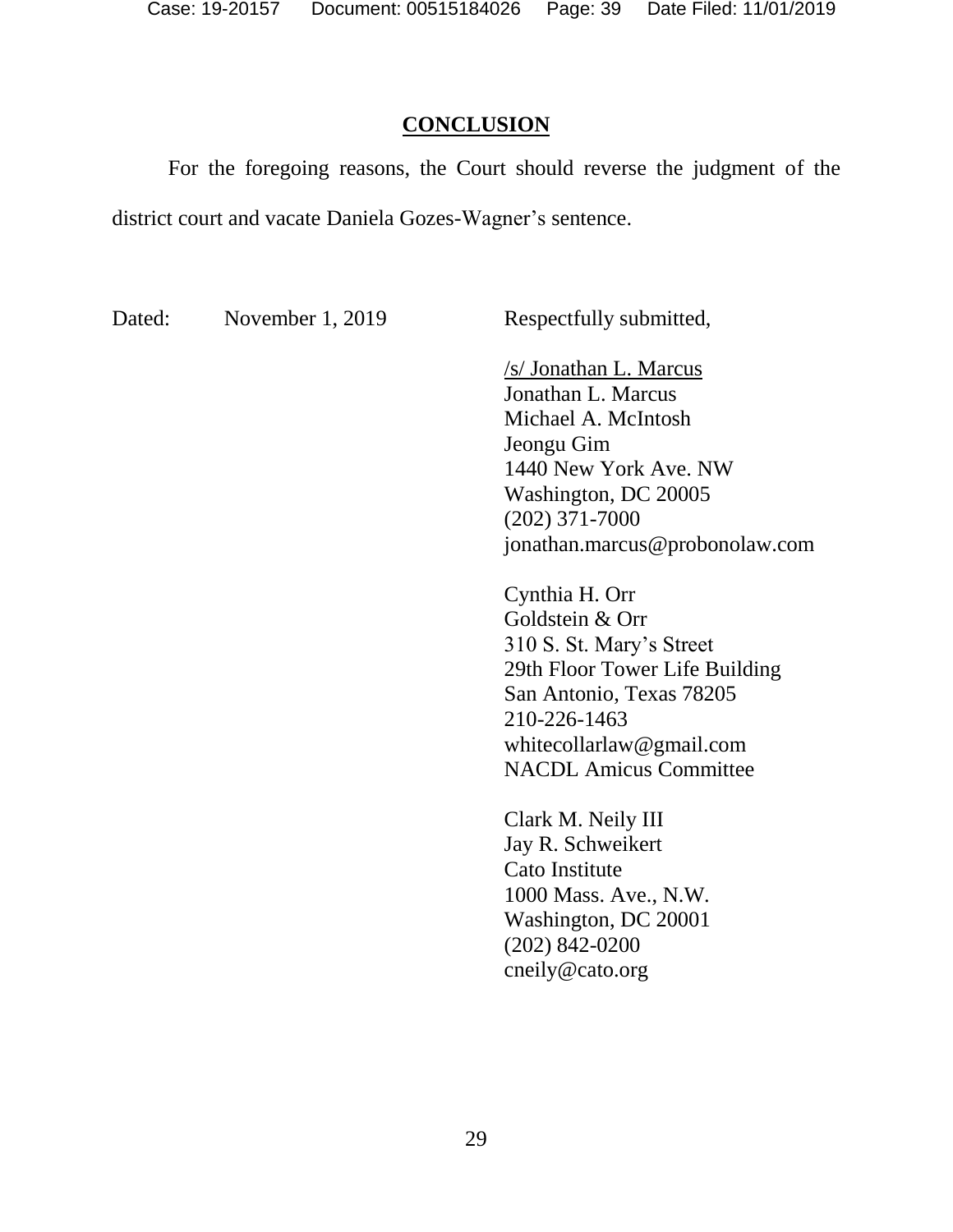Somil Trivedi American Civil Liberties Union Foundation 915 15th Street, NW Washington, DC 20005 (202) 715-0802 strivedi@aclu.org

Emma Andersson Senior Staff Attorney Criminal Law Reform Project American Civil Liberties Union 125 Broad St. New York, NY 10004 (347) 931-6337 eandersson@aclu.org

Andre Ivan Segura Brian Klosterboer ACLU Foundation of Texas 5225 Katy Freeway, Suite 350 Houston, TX 77007 (713) 942-8146

Shana-Tara O'Toole Due Process Institute 700 Pennsylvania Ave. SE #560 Washington, DC 20003 (202) 558-6683 shana@idueprocess.org

Robert Henneke Texas Public Policy Foundation 901 Congress Avenue Austin, TX 78701 (512) 472-2700 rhenneke@texaspolicy.com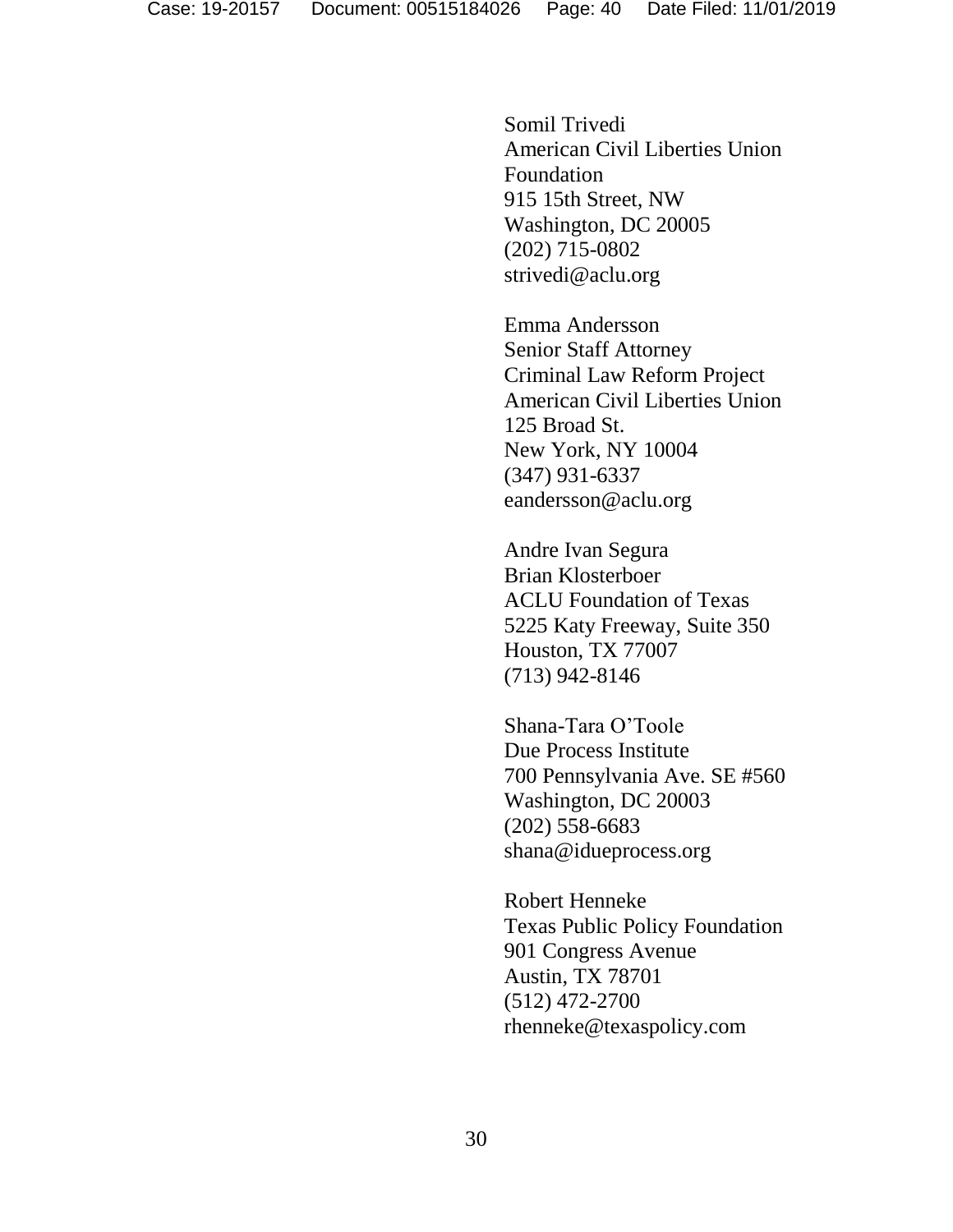# **CERTIFICATE OF SERVICE**

I hereby certify that on November 1, 2019 the foregoing document was served on counsel for all parties through the CM/ECF system and via email.

Dated: November 1, 2019 /s/ Jonathan L. Marcus

Jonathan L. Marcus